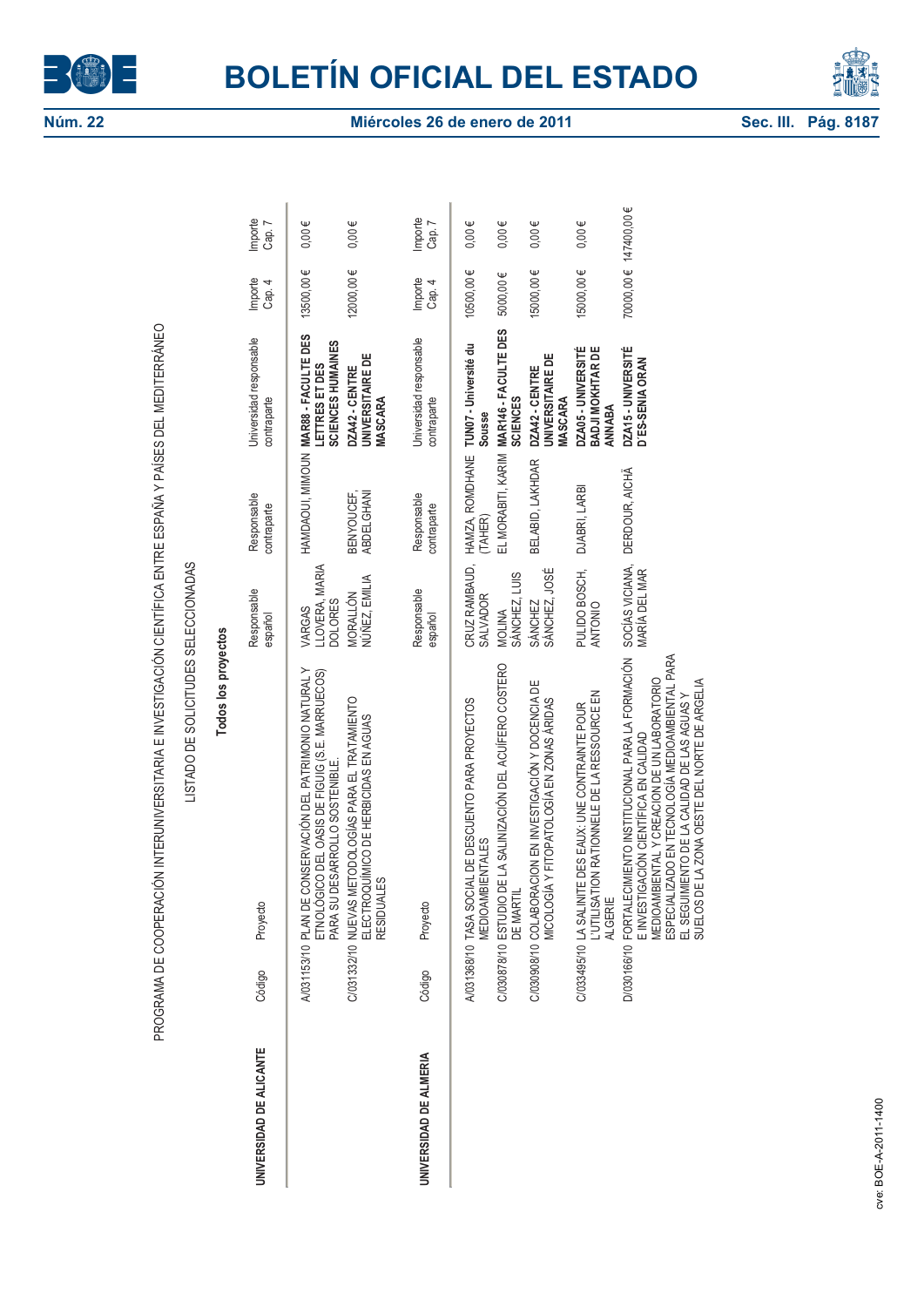



| UNIVERSITAT AUTONOMA DE<br>BARCELONA     | Código | Proyecto                                                                                                                                                                                                                          | Responsable<br>español               | Responsable<br>contraparte             | Universidad responsable<br>contraparte                                                                | Importe<br>Cap. 4 | Importe<br>$\overline{ }$<br>Cap. |
|------------------------------------------|--------|-----------------------------------------------------------------------------------------------------------------------------------------------------------------------------------------------------------------------------------|--------------------------------------|----------------------------------------|-------------------------------------------------------------------------------------------------------|-------------------|-----------------------------------|
|                                          |        | A/030453/10 ESTUDIO DEL ESTADO DE CONSERVACIÓN DE LOS MATERIALES<br>DE CONSTRUCCIÓN DE LA TORRE ESPAÑOL (BIZERTA, TÚNEZ):<br>METODOLOGÍA DE SALVAGUARDIA Y PROTECCIÓN                                                             | GÓMEZ GRAS,<br>DAVID MANUEL          | KARIMA, ZOGHLAMI                       | Ľ<br>TUN04 - Université du<br>novembre à Carthage                                                     | 15160,00€         | $0.00 \in$                        |
|                                          |        | TUTA ABSOLUTA CON ORGANISMOS ENTOMOPATÓGENOS<br>C/030572/10 ENCUENTROS PARA LA PREPARACIÓN DE LA ACCIÓN<br>INTEGRADA ESPAÑA-EGIPTO SOBRE EL CONTROL DE                                                                            | JUANEDA, ANA<br><b>MORTON</b>        | ABDEL-SAMAD,<br>SALWA SAYED<br>MOHAMED | EGY29-AGRICULTURE<br><b>LAND RECLAMATION)</b><br>RESEARCH CENTER<br>AGRICULTURE AND<br>(MINISTRY OF   | 5000,00€          | $0,00 \in$                        |
|                                          |        | FRENCIA PRELIMINAR DE TECNOLOGÍA PARA EL<br>GENÉTICO DE NEOPLASIAS HEMATOLÓGICAS<br>C/030926/10 TRANSFE<br><b>ANÁLISIS</b>                                                                                                        | FERNÁNDEZ,<br>MARIA ROSA<br>CABALLÍN | BOUDJEMA,<br><b>ABDALLAH</b>           | DES SCIENCES ET DE<br>DZA25-UNIVERSITÉ<br>LA TECHNOLOGIE<br>D'ORAN (USTO)                             | 12610,00€         | $0.00 \in$                        |
|                                          |        | C/031405/10 DISEÑO DE UN PLAN DE IMPLEMENTACIÓN DE UN<br>SISTEMA NACIONAL DE IDENTIFICACIÓN ELECTRÓNICA<br>PARA BUFALOS Y BOVINOS                                                                                                 | CAJA LÓPEZ,<br>GERARDO               | ABOULNAGA, ADEL                        | EGY29 - AGRICULTURE<br>LAND RECLAMATION)<br>RESEARCH CENTER<br>AGRICULTURE AND<br><b>IMINISTRY OF</b> | 19140,00€         | $0.00 \in$                        |
| UNIVERSIDAD AUTÓNOMA DE<br><b>MADRID</b> | Código | Proyecto                                                                                                                                                                                                                          | Responsable<br>español               | Responsable<br>contraparte             | Universidad responsable<br>contraparte                                                                | Importe<br>Cap. 4 | Importe<br>Cap. 7                 |
|                                          |        | ALFALFA PARA PROGRAMAS DE FITORREMEDIACIÓN DE<br>HOMEOSTASIS A METALES TÓXICOS EN PLANTAS DE<br>A/030019/10 CARACTERIZACIÓN DE LOS MECANISMOS DE<br><b>CONTAMINADOS</b><br>SUELOS                                                 |                                      |                                        | TUN16 - Institution de<br>Supérieur Agricole<br>d'Enseignement<br>Recherche et<br>(IRESA)             | 19900,00€         | $0,00 \in$                        |
|                                          |        | RESISTENTES A ANTIBIÓTICOS EN MEDIOS<br>CONTAMINADOS CON METALES PROCEDENTES DE LAS<br>DE LA ABUNDANCIA DE MICROORGANISMOS<br>CURTIDURIAS DE FEZ<br>A030034/10 ESTUDIO                                                            | ABAD LORENZO,<br>JOSÉ PASCUAL        | MOHAMMED<br>MERZOUKI,                  | MAR47 - UNIVERSITE<br>SIDI MOHAMED BEN<br><b>ABDELLAH</b>                                             | 15000,00€         | $0,00 \in$                        |
|                                          |        | A/030519/10 PROPIEDADES MAGNÉTICAS Y DIELÉCTRICAS DE<br><b>NANOMATERIALES</b>                                                                                                                                                     | LLORENTE, JUAN<br>DE MIGUEL<br>JOSÉ  | AINANE,<br>ABDELMAJID                  | <b>MAR76 - FACULTE DES<br/>SCIENCES</b>                                                               | 11500,00€         | $0,00 \in$                        |
|                                          |        | TRANSPARENTES DE TIPO N (ZNO DOPADO) Y DE TIPO P<br>(CUALO2). APLICACIONES EN CÉLULAS FOTOVOLTAICAS Y<br>A/0396/10  CRECIMIENTO Y CARACTERIZACIÓN DE LÁMINAS<br>DELGADAS DE ÓXIDOS CONDUCTORES Y<br>DISPOSITIVOS OPTOELECTRÓNICOS | DÍAZ PALACIOS,<br><b>RAQUEL</b>      | MOHAMMED<br>ABD-LEFDIL,                | MAR108 - FACULTE DES<br><b>SCIENCES</b>                                                               | 8000,00€          | $0,00 \in$                        |
|                                          |        |                                                                                                                                                                                                                                   |                                      |                                        |                                                                                                       |                   |                                   |
| ve: ROE-4-2011-1400                      |        |                                                                                                                                                                                                                                   |                                      |                                        |                                                                                                       |                   |                                   |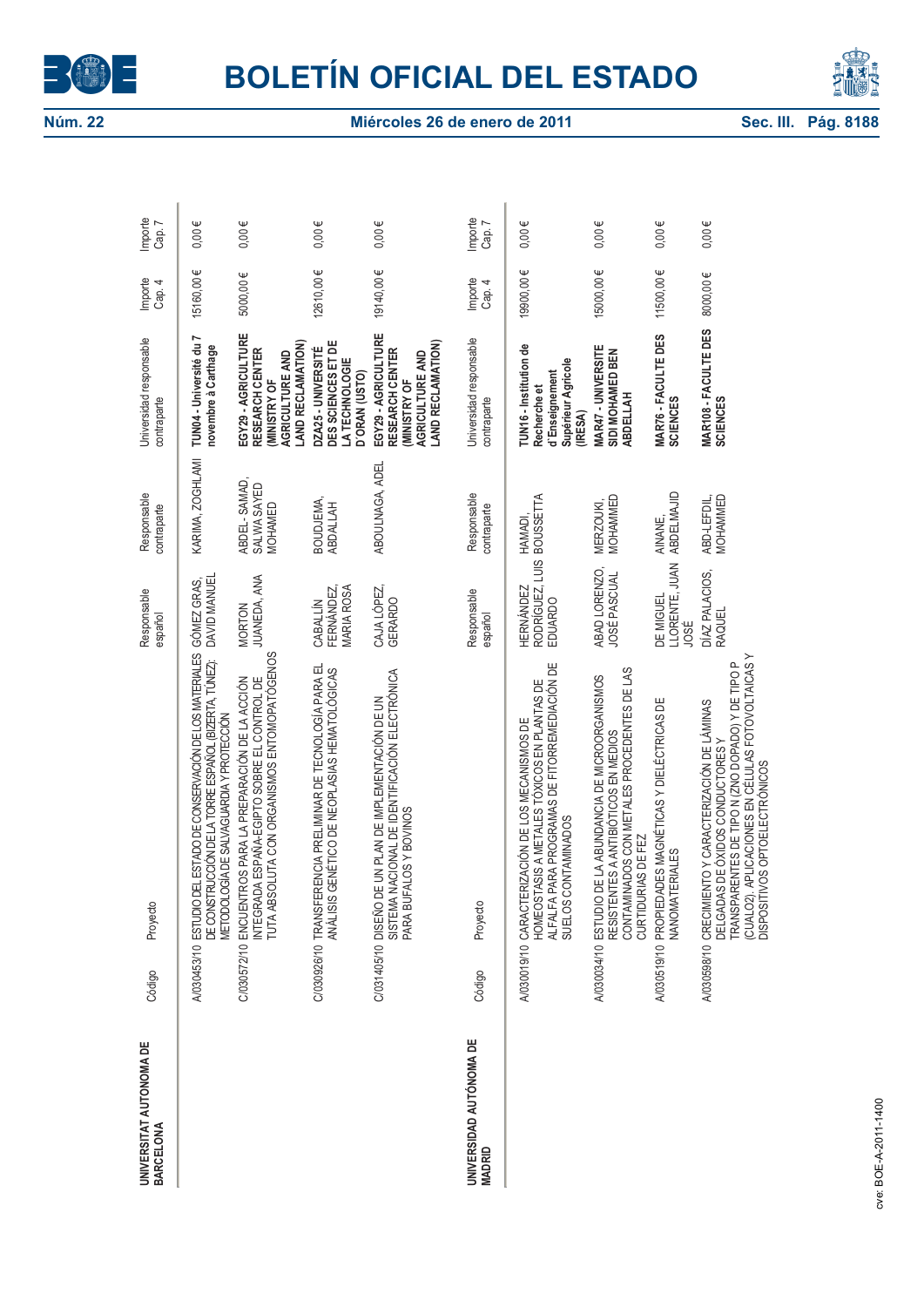



|                          | VARIABILIDAD GEOGRÁFICA, SOCIOECONÓMICA Y DE<br>APLICACIONES: COMPORTAMIENTO ASINTOTICO Y<br><b>IAS DE EVOLUCIÓN NO LINEALES Y</b><br>C/030659/10 TRANSICIÓN NUTRICIONAL EN MARRUECOS<br>ESTADOS ESTACIONARIOS.<br>GÉNERO<br>A/030893/10 PROBLEM              | PERAL ALONSO,<br>LOPEZ, PILAR<br>MONTERO<br><b>IRENEO</b> | <b>BOUMEDIENE</b><br>ABDELLAOUI,<br>CHERKAOUI,<br>MOHAMED | ABOU BEKER BELKAID<br>MAR64 - FACULTE DES<br>DZA01-UNIVERSITÉ<br>SCIENCES ES-<br>DE TLEMCEN<br><b>SEMLALIA</b> | 19000,00€<br>16000,00€ | 6000,00 €<br>$0,00 \in$ |
|--------------------------|---------------------------------------------------------------------------------------------------------------------------------------------------------------------------------------------------------------------------------------------------------------|-----------------------------------------------------------|-----------------------------------------------------------|----------------------------------------------------------------------------------------------------------------|------------------------|-------------------------|
| UNIVERSITAT DE BARCELONA | Proyecto<br>Código                                                                                                                                                                                                                                            | Responsable<br>español                                    | Responsable<br>contraparte                                | Universidad responsable<br>contraparte                                                                         | Importe<br>Cap. 4      | Importe<br>Cap. 7       |
|                          | OORA DE AGUAS RESIDUALES INDUSTRIALES Y<br>A/030032/10 INERTIZACIÓN Y VALORIZACIÓN DE LODOS DE<br>URBANAS, MEDIANTE VITRIFICACIÓN.<br><b>DEPURAL</b>                                                                                                          | GARCÍA VALLÉS,<br>MAITE                                   | HASSANY ALI,<br><b>MOBARAK</b>                            | EGY12 - MENOUFIA<br>UNIVERSITY                                                                                 | 21998,36€              | 6325,10€                |
|                          | A/030982/10 DIVERSIDAD GENÉTICA DE LAS POBLACIONES HUMANAS<br>DE JORDANIA: POLIMORFISMOS ALU Y VARIACIÓN<br>MOLECULAR DE LAS REGIONES GENÓMICOS DE LOS<br>GENES NOS                                                                                           | CASTRILLO,<br>PEDRO<br><b>MORAL</b>                       | SADIQ, MAY                                                | JOR02 - UNIVERSIDAD<br>DE YARMOUK.                                                                             | 15900,00€              | 5000,00€                |
|                          | A/031109/10 EVALUACIÓN DEL RIESGO DE CONTAMINACIÓN DE LOS<br>ACUÍFEROS SUPERFICIALES ESPECIALMENTE<br>VULNERABLES DEL NE DE MARRUECOS                                                                                                                         | CASAS PONSATI,<br>ALBERT                                  | EN MANDOUR,<br><b>ABDENBI</b>                             | MAR64 - FACULTE DES<br>SCIENCES ES-<br><b>SEMLALIA</b>                                                         | 11000,00€              | $0,00 \in$              |
|                          | A/031181/10 EL USO DE LAS ICT PARA AUMENTAR LA EFICIENCIA<br>ENERGETICA                                                                                                                                                                                       | VERIKOUKIS,<br><b>CHRISTOS</b>                            | ZORBA, NIZAR                                              | JOR01 - UNIVERSIDAD<br>DE JORDANIA.                                                                            | 18620,00€              | 5000,00€                |
|                          | CULTURAL Y DE RELACIÓN SOCIAL EN LA REGIÓN DE<br>A/031761/10 LOS MERCADOS MUNICIPALES COMO PATRIMONIO<br><b>OUJDA</b>                                                                                                                                         | ROSA TRIAS,<br>ELISABET                                   | BEN BRAHIM,<br>MOHAMMED                                   | MAR88 - FACULTE DES<br>SCIENCES HUMAINES<br>LETTRES ET DES                                                     | $9150,00 \in$          | $0,00 \in$              |
| UNIVERSIDAD DE CADIZ     | Proyecto<br>Código                                                                                                                                                                                                                                            | Responsable<br>español                                    | Responsable<br>contraparte                                | Universidad responsable<br>contraparte                                                                         | Importe<br>Cap. 4      | Importe<br>Cap. 7       |
|                          | A/030132/10 ESTUDIO DEL TRATAMIENTO DE AGUAS RESIDUALES DE<br>MICROALGAS DE INTERÉS ECONÓMICO. APLICACIÓN A<br>AGUAS RESIDUALES INDUSTRIALES DE LA CIUDAD DE<br>COMPUESTOS ORGÁNICOS PERSISTENTES CON<br>ALTO CONTENIDO EN METALES PESADOS Y<br><b>TANGER</b> | MACHUCA, JOSE<br>PERALES<br>ANTONIO<br>VARGAS-            | BOUYALAOUI,<br><b>JAÂFAR</b>                              | MAR139 - FACULTE DES<br>SCIENCES ET<br><b>TECHNIQUES</b>                                                       | 13521,28€              | $0,00 \in$              |
|                          | A/030/175/10 FORMACIÓN DE PERSONAL INVESTIGADOR PARA EL<br>DIAGNOSTICO DE LAS TALASEMIAS                                                                                                                                                                      | <b>MANUEL JESUS</b><br>MARTINEZ<br>VALDIVIA,              | BENNANI MECHITA,<br>MOHCINE                               | MAR139 - FACULTE DES<br>SCIENCES ET<br><b>TECHNIQUES</b>                                                       | 20000,00€              | $0,00 \in$              |
|                          | TÓXICOS EN AGUAS: APLICACIÓN DE LIGANDOS<br>ORGÁNICOS EN VOLTAMETRÍA DE REDISOLUCIÓN Y<br>JE SISTEMAS DE DETECCIÓN DE METALES<br>A/030523/10 DISEÑO D                                                                                                         | GALINDO RIAÑO,<br>Mª DOLORES                              | STITOU, MOSTAFA                                           | MAR146 - FACULTE DES<br><b>SCIENCES</b>                                                                        | 20000,00€              | $0,00 \in$              |
| ve: ROE-4-2011-1400      |                                                                                                                                                                                                                                                               |                                                           |                                                           |                                                                                                                |                        |                         |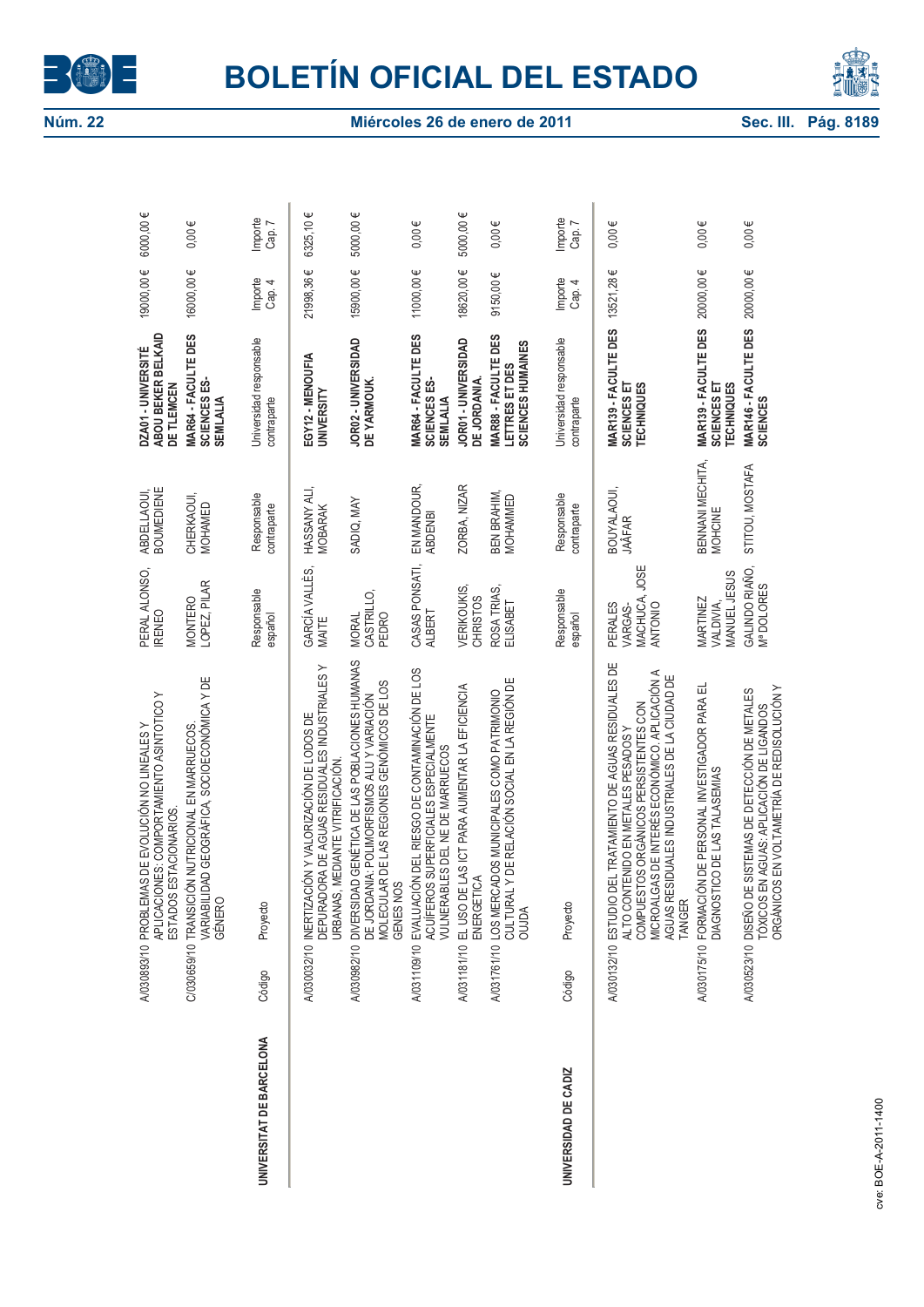



|                                                                                                                                                                                              |                                                                                                      | Ψ                                                                                                                                                     | Ψ                                                                                                                                                                                   |                                                                                                                                                                                                                                     | Ψ                                                                                                                                                        |                                                                                                                                           |                                                                                                                                        |                                                                                   |                                                                        |                                                                                                                                 |                                                                                                          |
|----------------------------------------------------------------------------------------------------------------------------------------------------------------------------------------------|------------------------------------------------------------------------------------------------------|-------------------------------------------------------------------------------------------------------------------------------------------------------|-------------------------------------------------------------------------------------------------------------------------------------------------------------------------------------|-------------------------------------------------------------------------------------------------------------------------------------------------------------------------------------------------------------------------------------|----------------------------------------------------------------------------------------------------------------------------------------------------------|-------------------------------------------------------------------------------------------------------------------------------------------|----------------------------------------------------------------------------------------------------------------------------------------|-----------------------------------------------------------------------------------|------------------------------------------------------------------------|---------------------------------------------------------------------------------------------------------------------------------|----------------------------------------------------------------------------------------------------------|
|                                                                                                                                                                                              | $0,00 \in$                                                                                           | 0.00                                                                                                                                                  | 0.00                                                                                                                                                                                | $0,00 \in$                                                                                                                                                                                                                          | 0.00                                                                                                                                                     | $0.00 \in$                                                                                                                                | $0,00 \in$                                                                                                                             | $0,00 \in$                                                                        | $0,00 \in$                                                             | $0,00 \in$                                                                                                                      | $0,00 \in$                                                                                               |
|                                                                                                                                                                                              | 20000,00€                                                                                            | 16410,00€                                                                                                                                             | 16480,00 €                                                                                                                                                                          | 10516,00€                                                                                                                                                                                                                           | 10487,00€                                                                                                                                                |                                                                                                                                           | 4995,50€                                                                                                                               | 4556,00€                                                                          | 5269,00€                                                               | 8000,00€                                                                                                                        | 5860,00€                                                                                                 |
|                                                                                                                                                                                              | TUNO3 - Université de<br>Tunis El Manar                                                              | ABDEL MALEK ESSAADI<br>MAR150 - UNIVERSITE                                                                                                            | ABDEL MALEK ESSAADI<br>MAR150 - UNIVERSITE                                                                                                                                          | MAR139 - FACULTE DES<br>SCIENCES ET<br><b>TECHNIQUES</b>                                                                                                                                                                            | MAR139 - FACULTE DES<br>SCIENCES ET<br>TECHNIQUES                                                                                                        | MAR139 - FACULTE DES $11260,00 \in$<br><b>TECHNIQUES</b><br>SCIENCES ET                                                                   | ABDEL MALEK ESSAADI<br>MAR150 - UNIVERSITE                                                                                             | MAR146 - FACULTE DES<br><b>SCIENCES</b>                                           | EGY07 - CAIRO<br>UNIVERSITY                                            | MAR140 - FACULTE DES<br>SCIENCES<br>JURIDIQUES<br>ECONOMIQUES ET<br><b>SOCIALES</b>                                             | MAR139 - FACULTE DES<br><b>TECHNIQUES</b><br>SCIENCES ET                                                 |
|                                                                                                                                                                                              | HAMADI, REDISSI                                                                                      | <b>ABDELLATIF</b><br><b>MEDOURI</b>                                                                                                                   | MOHAMMED<br><b>BEZZAZI</b>                                                                                                                                                          | EL MOUMNI                                                                                                                                                                                                                           | <b>ABDELKRIM</b><br>EL ARRIM,                                                                                                                            | BRIGUI, JAMAL                                                                                                                             | MOHAMED<br>DAOMAR,                                                                                                                     | MOHAMMED<br>ERRAMI,                                                               | <b>AWAD MAHMOUD</b><br>RAGAB, LAMIS                                    | EL HOUDAÏGUI,<br><b>RACHID</b>                                                                                                  | BRIGUI, JAMAL                                                                                            |
|                                                                                                                                                                                              | <b>MIGUEL ANGEL</b><br>SANCHEZ.<br><b>ACOSTA</b>                                                     | MARISCAL RICO,<br>LUIS ANTONIO                                                                                                                        | PARRON VERA,<br>MIGUEL ANGEL                                                                                                                                                        | BARROSO, MARIA BOUCHTA<br><b>RODRIGUEZ</b><br><b>ROCIO</b>                                                                                                                                                                          | COELLO OVIEDO,<br><b>DOLORES</b>                                                                                                                         | PALMA LOVILLO,<br><b>MIGUEL</b>                                                                                                           | <b>MORALES, JOSE</b><br>GARCIA<br>SINT                                                                                                 | <b>FRANCISCO</b><br><b>ORDONEZ</b><br>MUÑOZ,<br><b>JAVIER</b>                     | RODRIGUEZ,<br><b>ROSETY</b><br><b>VIANUEL</b>                          | GALVEZ, JOSE<br><b>ALEJANDRO</b><br><b>DELVALLE</b>                                                                             | PALMA LOVILLO,<br><b>MIGUEL</b>                                                                          |
| SYSTEMES DE DETECTION DES METAUX TOXIQUES DANS<br>L'EAU: APPLICATION DES LIGANDS ORGANIQUES EN<br>SENSORES ELECTROQUÍMICOS/CONCEPTION DES<br><b>VOLTAMETRIE DE REDISSOLUTION ET SENSEURS</b> | MEDITERRANEO: BILATERALISMO Y MULTILATERALISMO<br>ESPAÑA Y TUNEZ ANTE LA UNION POR EL<br>A/030673/10 | SISTEMA DE RADIOCOMUNICACIONES FIABLE PARA LA<br>DESARROLLO DE UNA BOYA MARINA DOTADA DE UN<br><b>FRANSMISIÓN Y RECEPCIÓN DE DATOS</b><br>A/030750/10 | ET CONCEPTION SISMIQUE ROBUSTE DES BÂTIMENTS EN<br>EDIFICIOS EN HORMIGÓN ARMADO (ANALYSE FIABILISTE<br>ANÁLISIS DE FIABILIDAD Y DISEÑO SÍSMICO DE LOS<br>BÉTON ARMÉ)<br>A/030882/10 | TÉCNICAS TERMOGRAVIMÉTRICAS COMO HERRAMIENTA<br>DE CONTROL DE CONTAMINACIÓN DE SEDIMENTOS: (1)<br>APLICACIÓN A PLANES DE VIGILANCIA AMBIENTAL, (2)<br>TÉCNICA DE CONTROL EN DESCONTAMINACIÓN DE<br><b>SEDIMENTOS</b><br>A/032075/10 | OCCIDENTAL (MARRUECOS). IMPACTO ANTROPOGÉNICO<br>CONTAMINACIÓN EN LAS CUENCAS DEL NORTE DEL RIF<br>EVALUACIÓN Y CONTROL DE LOS RIESGOS DE<br>A/032915/10 | ESTABLECIMIENTO DE LAS CONDICIONES DE IONIZACIÓN<br>PARA CONSERVAR CÍTRICOS ALMACENADOS<br>OPTIMIZACIÓN DE LAS CONDICIONES<br>A/033026/10 | <b>GESTIÓN SOSTENIBLE DE RESIDUOS EN EL NORTE DE</b><br>PROPUESTA DE CREACIÓN DE UNA UNIDAD PARA LA<br><b>MARRUECOS</b><br>C/032804/10 | C/033025/10 PROGRAMA DE APOYO ESCOLAR PARA EDUCACIÓN Y<br>CALIDAD DE VIDA "EDUCA" | C/033273/10 AVANCES EN INVESTIGACION EN MEDICINA: SALUD Y<br>EJERCICIO | HISPANO-MARROQUÍ PARA LA PAZ Y LA SEGURIDAD EN EL<br>C/033655/10 CREACION DEL OBSERVATORIO UNIVERSITARIO<br><b>MEDITERRANEO</b> | C/033740/10 ESTUDIOS DE ADAPTACIÓN DEL MASTER EUROPEO EN<br>CALIDAD EN LABORATORIOS ANALÍTICOS EN LA UAE |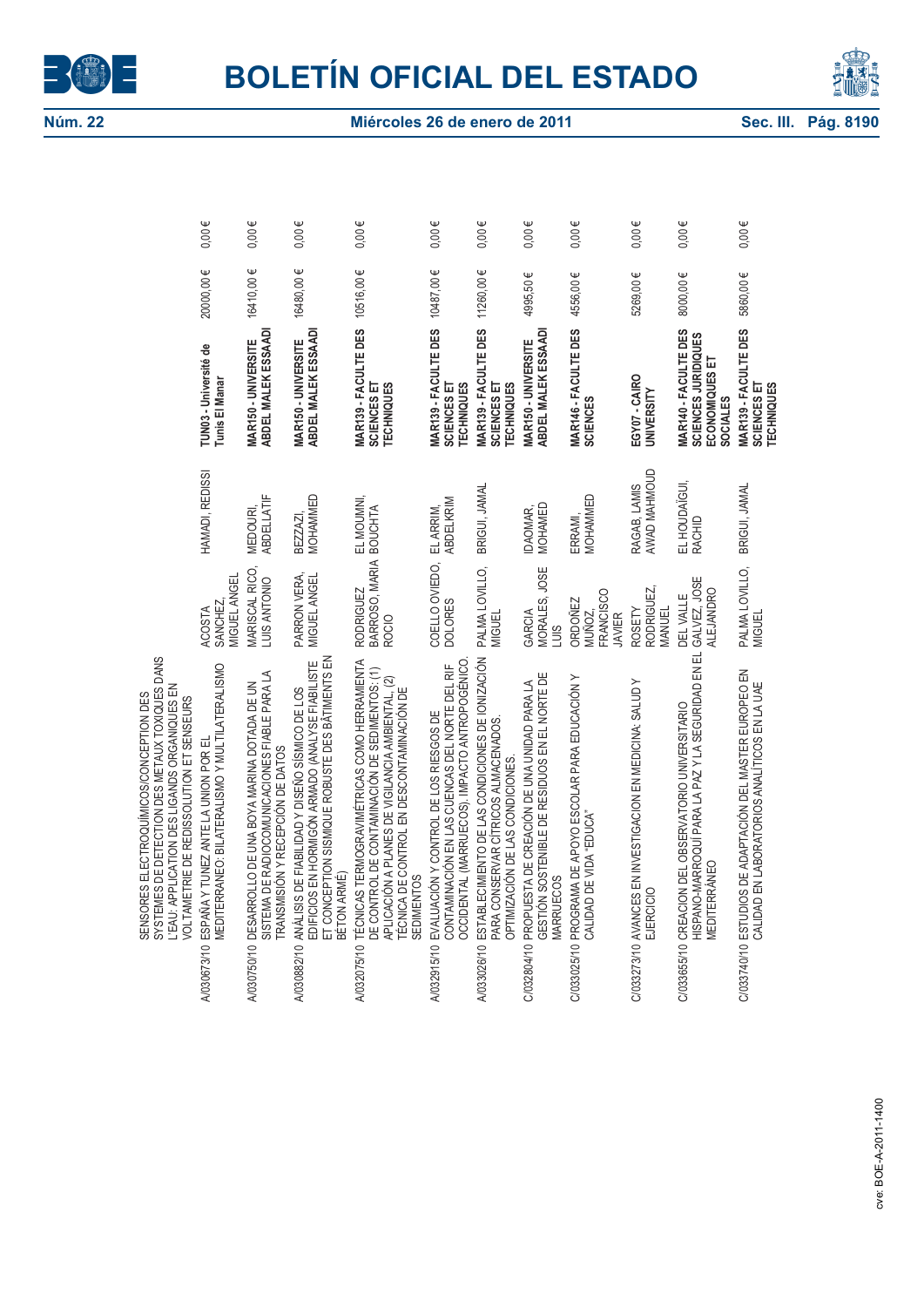



|                                                                              |             | INFORMACIÓN DE SOSTENIBILIDAD TURÍSTICA PARA LA<br>D/030438/10 IBN BATTOUTA: PROGRAMA DE FORMACIÓN E<br>REGION TANGER-TETUAN                                                                                                                                                                                                      | LÓPEZ SÁNCHEZ,<br>JOSÉ ANTONIO               | MUSTAPHA<br>MAATOUK,        | ABDEL MALEK ESSAADI<br>MAR150 - UNIVERSITE                                                  | 63457,00€            | 45711,00€         |
|------------------------------------------------------------------------------|-------------|-----------------------------------------------------------------------------------------------------------------------------------------------------------------------------------------------------------------------------------------------------------------------------------------------------------------------------------|----------------------------------------------|-----------------------------|---------------------------------------------------------------------------------------------|----------------------|-------------------|
|                                                                              |             | DOCENTES EN INGENIERÍA INFORMÁTICA<br>D/031041/10 EVALUACIÓN E INTERACCIÓN EN COMPETENCIAS Y<br><b>UNIDADES</b>                                                                                                                                                                                                                   | RIOJA DEL RÍO,<br><b>CARLOS</b>              | SABRI AL-HALABI,<br>YAHIA   | JOR16 - UNIVERSIDAD<br>PRINCESA SUMAYA<br><b>TECNOLÓGICA</b>                                | 91224,42€ 150000,00€ |                   |
|                                                                              | D/031278/10 | ESTUDIO DE VIABILIDAD, ANÁLISIS, PLANIFICACIÓN Y<br>DISEÑO DE UNA PROPUESTA DE MASTER OFICIAL SOBRE<br>RESULTANTE DE LAS INVESTIGACIONES REALIZADAS AL<br>ESTRECHO DE GIBRALTAR. APLICACIÓN DOCENTE<br>GOBIERNO Y DESARROLLO EN EL CONTEXTO DEL<br>E ANTERIORES PROYECTOS AECID DEL<br>EQUIPO PARTICIPANTE<br>ESTUDIO<br>AMPARO D | FERNANDEZ<br>ALLES, JOSE<br><b>JOAQUIN</b>   | BENAMAR, JAMAL              | MAR140 - FACULTE DES<br>SCIENCES<br>JURIDIQUES<br>ECONOMIQUES ET<br>SOCIALES                | 32000,00€            | 2000,00€          |
|                                                                              |             | D/031556/10 DISEÑO CONJUNTO DE ESTUDIOS DE POSGRADO EN<br>TRADUCCIÓN ENTRE LA UNIVERSIDAD ABDELMALEK<br>LA UNIVERSIDAD DE CÁDIZ<br>ESSAADIY                                                                                                                                                                                       | BUSTAMANTE,<br>ACOSTS<br>LEONOR              | TAIBI, NOUR                 | SUPERIEURE ROI FAHD<br>MAR138 - ECOLE<br>DE TRADUCTION                                      | 37700,00€            | 9900,00 €         |
| UNIVERSIDAD DE CANTABRIA                                                     | Código      | Proyecto                                                                                                                                                                                                                                                                                                                          | Responsable<br>español                       | Responsable<br>contraparte  | Universidad responsable<br>contraparte                                                      | Importe<br>Cap. 4    | Importe<br>Cap. 7 |
|                                                                              |             | A/033269/10 INTEGRACIÓN DE ENERGÍAS RENOVABLES EN SISTEMAS<br>DE TRATAMIENTO DE AGUAS PARA PEQUEÑAS<br>COMUNIDADES                                                                                                                                                                                                                | <b>MENDIZABAL</b><br>RAQUEL<br><b>IBAÑEZ</b> | <b>MONATASSER</b><br>ТАНАТ, | JOR07 - UNIVERSIDAD<br>APLICADA DE BALQA                                                    | 13300,00€            | 2500,00 €         |
| CENTRE TECNOLOGIC FORESTAL<br>DE CATALUNYA                                   | Código      | Proyecto                                                                                                                                                                                                                                                                                                                          | Responsable<br>español                       | Responsable<br>contraparte  | Universidad responsable<br>contraparte                                                      | Importe<br>Cap. 4    | Importe<br>Cap. 7 |
|                                                                              |             | RESTAURACIÓN DE ÁREAS DEGRADADAS Y LA GENERACIÓN DE<br>INGRESOS EN COMUNIDADES RURALES DE TÚNEZ<br>D/030816/10 TÉCNICAS DE PRODUCCIÓN Y GESTIÓN DE PINO PIÑONERO<br>PLANTACIONES INJERTADAS COMO ALTERNATIVA PARA LA<br>(/PINUS PINEA) PARA LA PRODUCCIÓN PRECOZ DE PIÑA:                                                         | PIQUE NICOLAU,<br>MIRIAM                     | AMMARI, YOUSSEF             | TUN37 - Institut national<br>Génie Rural. Eaux et<br>de la Recherche en<br>Forêts (INRGREF) | 88300,00€            | 97000,00€         |
| HOSPITAL CLÍNICO UNIVERSITARIO<br>FUNDACIÓN INVESTIGACIÓN DEL<br>DE VALENCIA | Código      | Proyecto                                                                                                                                                                                                                                                                                                                          | Responsable<br>español                       | Responsable<br>contraparte  | Universidad responsable<br>contraparte                                                      | Importe<br>Cap. 4    | Importe<br>Cap. 7 |
|                                                                              |             | FORTALECIMIENTO INSTITUCIONAL (MODALIDAD D) EN LA<br>DAS A CREAR UNA ACCIÓN INTEGRADA DE<br>PREPARATORIAS (MODALIDAD C)<br>PRÓXIMA CONVOCATORIA.<br>C/033202/10 ACCIONES<br>ENCAMINA                                                                                                                                              | MONTOLIU FELIX, AFAILAL, IHSSAN<br>CARMINA   |                             | MAR146 - FACULTE DES<br><b>SCIENCES</b>                                                     | 12600,00€            | $0,00 \in$        |
| nue: ROE-4-2011-1400                                                         |             |                                                                                                                                                                                                                                                                                                                                   |                                              |                             |                                                                                             |                      |                   |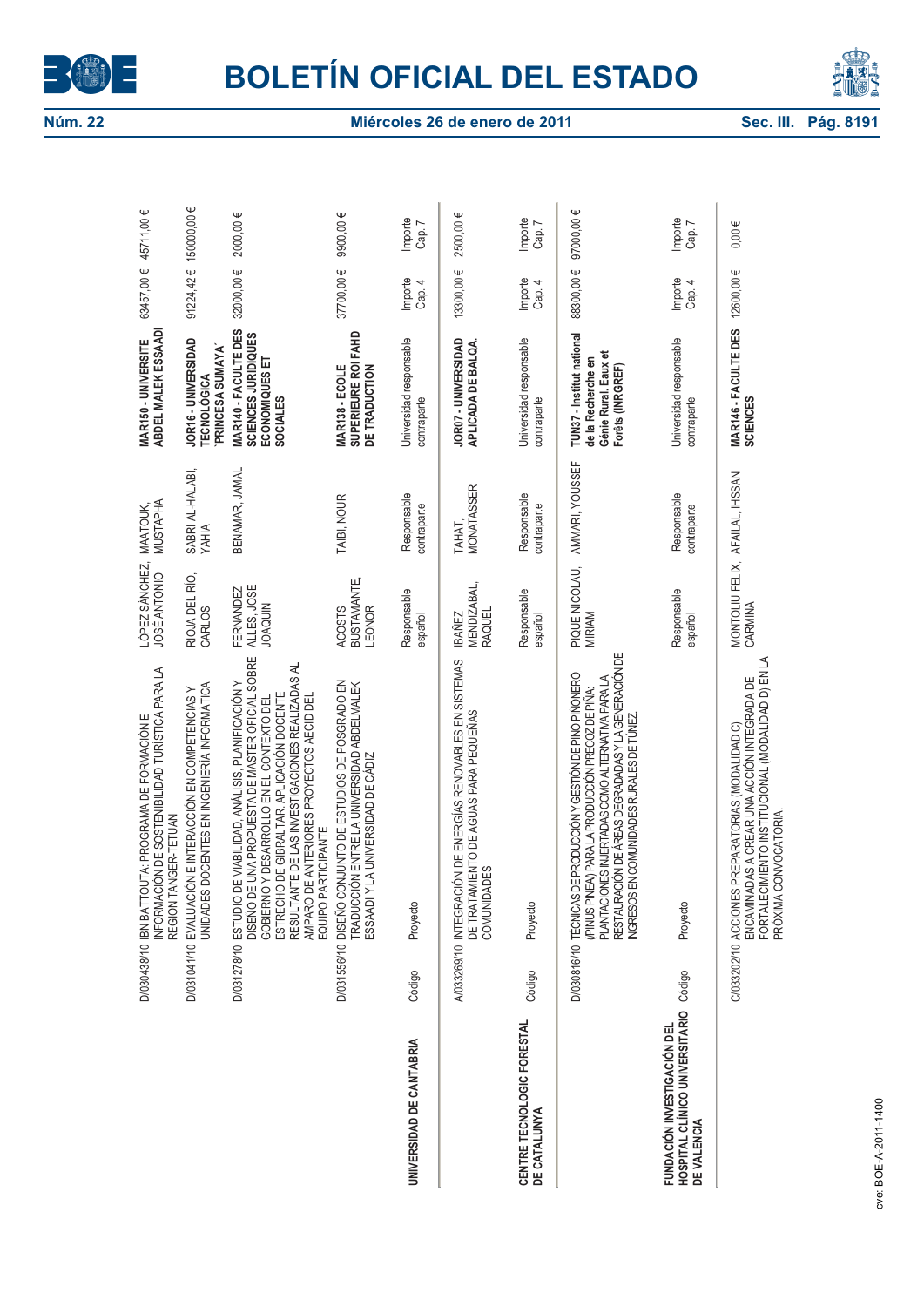



| INVESTIGACIONES AGRARIAS (IVIA)<br>INSTITUTO VALENCIANO DE                  | Código | Proyecto                                                                                                                                           | Responsable<br>español                   | Responsable<br>contraparte | Universidad responsable<br>contraparte                                                                  | Importe<br>Cap. 4 | Importe<br>Cap. 7 |
|-----------------------------------------------------------------------------|--------|----------------------------------------------------------------------------------------------------------------------------------------------------|------------------------------------------|----------------------------|---------------------------------------------------------------------------------------------------------|-------------------|-------------------|
|                                                                             |        | C/03324/10 ELABORACIÓN DE UN PROGRAMA DE MEJORA GENÉTICA<br>DE LA RAZA CAPRINA LOCAL DRAA.                                                         | GOMEZ BLASCO,<br>ERNESTO                 | IBNELBACHYR,<br>MUSTAPHA   | MAR156 - INSTITUT<br>NATIONAL DE LA<br>AGRONOMIQUE<br><b>RECHERCHE</b>                                  | 8050,00€          | $0,00 \in$        |
| UNIVERSIDAD CARLOS III DE<br><b>MADRID</b>                                  | Código | Proyecto                                                                                                                                           | Responsable<br>español                   | Responsable<br>contraparte | Universidad responsable<br>contraparte                                                                  | Importe<br>Cap. 4 | Importe<br>Cap. 7 |
|                                                                             |        | MATERIALS USING POWDER METALLURGY PROCESSING<br>A/030035/10 DEVELOPMENT OF A NEW GENERATION OF TOOL                                                | GORDO ODÉRIZ,<br>ELENA                   | FARAG MOUSTAFA,<br>SAYED   | EGY25 - CENTRAL<br>METALLURGICAL<br><b>DEVELOPMENT</b><br><b>RESEARCH</b><br><b>NSTITUTE</b><br>(CMRDI) | 16500,00 €        | 3000,00€          |
| INVESTIGACION Y DESARROLLO<br>NEIKER, INSTITUTO VASCO DE<br>AGRARIO         | Código | Proyecto                                                                                                                                           | Responsable<br>español                   | Responsable<br>contraparte | Universidad responsable<br>contraparte                                                                  | Importe<br>Cap. 4 | Importe<br>Cap. 7 |
|                                                                             |        | GARRAPATAS DE INTERÉS MÉDICO Y VETERINARIO Y<br>MEJORA DE LOS MÉTODOS DE DIAGNÓSTICO<br>DE LAS INFECCIONES TRANSMITIDAS POR<br>A/031009/10 ESTUDIO | ESGUEVA, ANA<br>ISABEL<br><b>HURTADO</b> | BOUATTOUR, ALI             | TUN46 - Institut Pasteur<br>de Tunis (IPT)                                                              | 16200,00 €        | $0,00 \in$        |
| Formación Agraria y Pesquera<br>Instituto de Investigación y                | Código | Proyecto                                                                                                                                           | Responsable<br>español                   | Responsable<br>contraparte | Universidad responsable<br>contraparte                                                                  | Importe<br>Cap. 4 | Importe<br>Cap. 7 |
|                                                                             |        | A/030529/10 MANEJO SOSTENIBLE DE LAS PLANTACIONES DE OLIVAR<br>EN SETO                                                                             | HIDALGO MOYA,<br><b>JAVIER</b>           | LARBI, AJMI                | TUN33 - Institut de<br>l'Olivier (IO)                                                                   | 12420,00€         | $0,00 \in$        |
| <b>TECNOLOGÍA AGROALIMENTARIA</b><br>CENTRO DE INVESTIGACIÓN Y<br>DE ARAGÓN | Código | Proyecto                                                                                                                                           | Responsable<br>español                   | Responsable<br>contraparte | Universidad responsable<br>contraparte                                                                  | Importe<br>Cap. 4 | Importe<br>Cap. 7 |
|                                                                             |        | A/031665/10 VALORISATION DES RESSOURCES GENETIQUES LOCALES:<br>VARIETES ET ECOTYPES LOCAUX D'AMANDIER EN TUNISIE                                   | JUAN ESTEBAN,<br><b>TERESA</b>           | MSALLEM, MONJI             | TUN33 - Institut de<br>l'Olivier (IO)                                                                   | 16500,00€         | $0,00 \in$        |
| nue: BOE-4-2011-1400                                                        |        |                                                                                                                                                    |                                          |                            |                                                                                                         |                   |                   |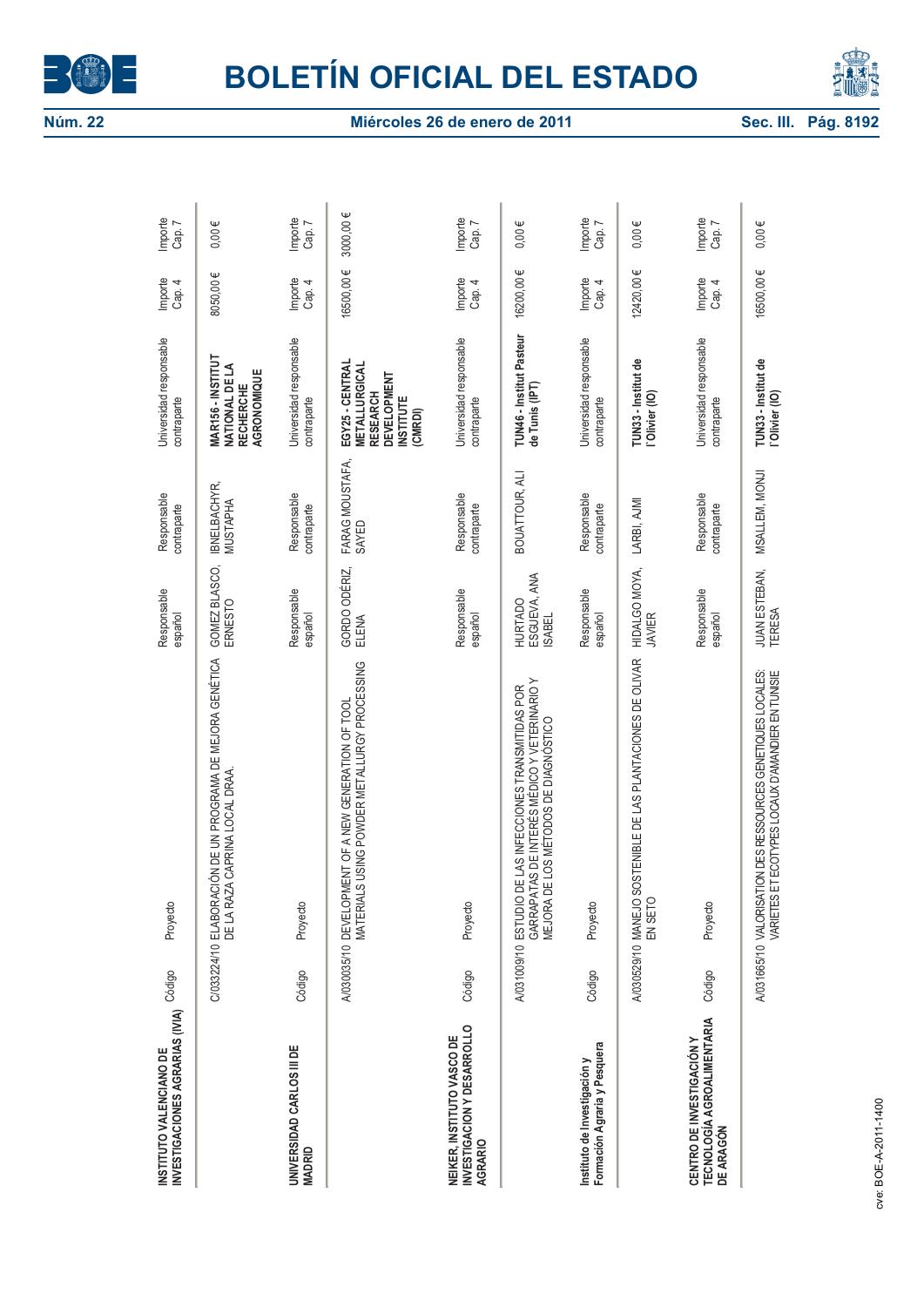



|                                            |                     | E LA PRODUCCIÓN OVINA EN MEDIO SEMI-<br>C/031030/10 MEJORA D<br>ÁRIDO                                                                                                                                                                                                             | FOLCH PERA,<br>JOSÉ                   | FOLCH PERA, JOSÉ                       | DZA81 - Institut National<br>Agronomique d#Algerie<br>de la Recherche<br>(INRAA) | 10860,00€         | $0,00 \in$        |
|--------------------------------------------|---------------------|-----------------------------------------------------------------------------------------------------------------------------------------------------------------------------------------------------------------------------------------------------------------------------------|---------------------------------------|----------------------------------------|----------------------------------------------------------------------------------|-------------------|-------------------|
| Universidad de Castilla - La Mancha        | Código              | Proyecto                                                                                                                                                                                                                                                                          | Responsable<br>español                | Responsable<br>contraparte             | Universidad responsable<br>contraparte                                           | Importe<br>Cap. 4 | Importe<br>Cap. 7 |
|                                            |                     | C/031487/10 ESTUDIO DE LA CONTAMINACIÓN DE LA MIEL DE SOUSS<br>ANTIBIOTICOS PROCEDENTES DE TRATAMIENTOS<br>MASSA DRAÂ EN MARRUECOS POR RESIDUOS DE<br>SANITARIOS EN APICULTURA                                                                                                    | RIOS CASTRO,<br><b>ANGEL</b>          | SALGHI, RACHID                         | SCIENCES APPLIQUEES<br>NATIONALE DES<br>MAR02 - ECOLE                            | 19650,00€         | $0,00 \in$        |
|                                            |                     | C/031557/10 ELABORACIÓN DE UN POST-GRADO DE "ATENCIÓN A<br>PERSONAS CON DISCAPACIDAD" Y DE INVESTIGACIÓN<br>SOBRE EFECTIVIDAD DE LA ATENCIÓN TEMPRANA                                                                                                                             | TEJERO, JESUS<br>MANUEL               | RACHAD, EL MAIL                        | <b>MAR150 - UNIVERSITE<br/>ABDEL MALEK ESSAADI</b>                               | 22500,00€         | $0,00 \in$        |
| UNIVERSIDAD COMPLUTENSE DE<br>MADRID (UCM) | Código              | Proyecto                                                                                                                                                                                                                                                                          | Responsable<br>español                | Responsable<br>contraparte             | Universidad responsable<br>contraparte                                           | Importe<br>Cap. 4 | Importe<br>Cap. 7 |
|                                            | A/030358/10 PRODUCT | ION OF BIODIESEL FROM ALGAL AND JATROPHA ARACIL, JOSE<br>$rac{3}{2}$                                                                                                                                                                                                              |                                       | ABDELBAKY, HANAA<br><b>HUSSEIN</b>     | EGY18 - THE NATIONAL<br>RESEARCH CENTER<br>(NRC)                                 | 12000,00€         | 6000,00€          |
|                                            |                     | A/030874/10 SOCIEDAD CIVILY MIGRACIÓN CLANDESTINA<br>MARRUECOS-ESPÁÑA                                                                                                                                                                                                             | NAVARRO, BERTA<br>ALVAREZ-<br>MIRANDA | SAA, ABDELKRIM                         | MAR81 - FACULTE DES<br>SCIENCES HUMAINES<br>LETTRES ET DES                       | 11000,00€         | $0,00 \in$        |
|                                            |                     | SISTEMA DE POTABILIZACIÓN DE AGUA DE MAR CON<br>APOYO ENERGÉTICO SOLAR (TÉRMICO Y<br>A/031160/10 DISEÑO, DESARROLLO Y CARACTERIZACIÓN DE UN<br>FOTOVOLTAICO)                                                                                                                      | GARCÍA, MARÍA<br>DE ANDRÉS<br>CRUZ    | SAFI, MOHAMED<br><b>JOMAA</b>          | TUN02 - Université de<br>Tunis                                                   | 19912,00€         | $0,00 \in$        |
|                                            |                     | A/032278/10 FABRICACIÓN DE MEMBRANAS DE FIBRA HUECA PARA EL<br>TRATAMIENTO DE ALPECHINES MARROQUÍES MEDIANTE<br>DESTILACIÓN EN MEMBRANAS                                                                                                                                          | GARCÍA PAYO,<br>MARÍA DEL<br>CARMEN   | HAFIDI, ABDELLATIF                     | MAR64 - FACULTE DES<br>SCIENCES ES-<br><b>SEMLALIA</b>                           | 17400,00€         | $0,00 \in$        |
|                                            |                     | CON RESPECTO A LAS MEMBRANAS COMERCIALES EN<br>A/032850/10 COMPARACIÓN DEL RENDIMIENTO DE LA DESALACIÓN<br>MEDIANTE DESTILACIÓN EN MEMBRANAS UTILIZANDO<br>NUEVAS MEMBRANAS HIDROFÓBICAS / HIDROFÍLICAS<br>TÉRMINOS DE MOJABILIDAD, ENSUCIAMIENTO Y<br>EXPERIMENTOS A LARGO PLAZO | MOHAMED<br>SOUHAIMI,<br>KHAYET        | MOHAMMED<br>QTAISHAT,<br><b>RASOOL</b> | JOR01 - UNIVERSIDAD<br>DE JORDANIA.                                              | 20360,00€         | 6000,00€          |
|                                            |                     | C/032323/10 INVESTIGACIÓN EN BIOMATERIALES PARA ODONTOLOGÍA: LOPEZ<br>FORMACIÓN DE PERSONAL INVESTIGADOR.                                                                                                                                                                         | CABARCOS,<br>ENRIQUE                  | ALSOLEIHAT, FIRAS<br><b>DAKHEEL</b>    | JOR01 - UNIVERSIDAD<br>DE JORDANIA.                                              | 15000,00€         | $0,00 \in$        |
| nue: ROE-4-2011-1400                       |                     |                                                                                                                                                                                                                                                                                   |                                       |                                        |                                                                                  |                   |                   |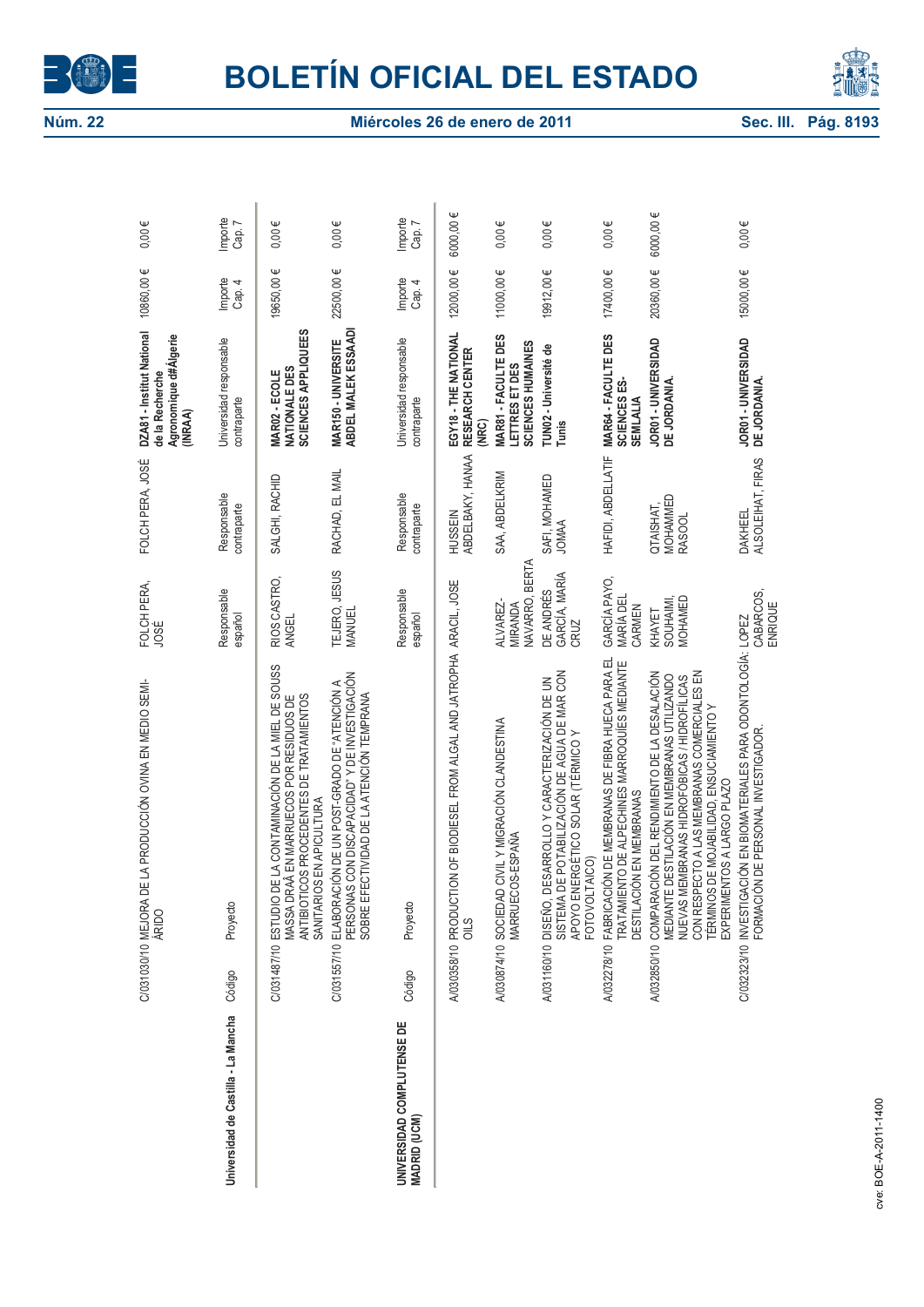



|                            |             | C/032977/10 EL ESPAÑOL EN LOS SIGLOS XVI-XXI EN LAS DOS ORILLAS<br>C/032977/10 EL ESPAÑOL EN LOS SIGLOS XVI-XXI EN LAS DOS ORILLAS<br>JENTAL<br>NOROCCID                                                                                                                                                                                          | HERRERO RUIZ<br>DE LOIZAGA,<br>FRANCISCO<br><b>JAVIER</b>              | BENSAHLA-TANI,<br>SIDI-MOHSMED              | DZA01 - UNIVERSITÉ<br>ABOU BEKER BELKAID<br>DE TLEMCEN                             | 15000,00€              | $0,00 \in$              |
|----------------------------|-------------|---------------------------------------------------------------------------------------------------------------------------------------------------------------------------------------------------------------------------------------------------------------------------------------------------------------------------------------------------|------------------------------------------------------------------------|---------------------------------------------|------------------------------------------------------------------------------------|------------------------|-------------------------|
|                            |             | C/033548/10 MODELING A SECURE E-GOVERNMENT SYSTEM IN<br><b>JORDAN</b>                                                                                                                                                                                                                                                                             | VILLALBA, LUIS<br>GARCIA<br><b>JAVIER</b>                              | AL-DAHOUD, ALI                              | JOR18 - UNIVERSIDAD<br><b>ALZAYTOONAH</b>                                          | 15000,00€              | $0,00 \in$              |
|                            |             | PARA ENSEÑAR LENGUA, LITERATURA, COMUNICACIÓN Y<br>CON LOS ESTÁNDARES INTERNACIONALES DE CALIDAD<br>ENSEÑANZAELECTRÓNICA (INTERACTIVA), CONFORME<br>ESPAÑOLAS A ESTUDIANTES EGIPCIOS<br>REALIZACIÓN DE UN PROGRAMA DE<br><b>CULTURA</b><br>D/030189/10 DISEÑO Y                                                                                   | VIGARA TAUSTE,<br>ANA MARÍA                                            | ABD EL MOEZ<br>AHMED AFIFI,<br><b>MANAR</b> | EGY07 - CAIRO<br>UNIVERSITY                                                        | 96500,00€              | 500000,00€              |
| UNIVERSIDAD DE CORDOBA     | Código      | Proyecto                                                                                                                                                                                                                                                                                                                                          | Responsable<br>español                                                 | Responsable<br>contraparte                  | Universidad responsable<br>contraparte                                             | Importe<br>Cap. 4      | Importe<br>Cap. 7       |
|                            | B/030699/10 | MATERIA DE TRATAMIENTO DE RESIDUOS ORGÁNICOS<br>GESTIÓN DEL TURISMO RESPONSABLE Y SOLIDARIO Y<br>BIOTECHNOLOGIE, ENVIRONNEMENT ET QUALITÉ", EN<br>D/030888/10 FORTALECIMIENTO DEL "LABORATOIRE DE<br>DESARROLLO TERRITORIAL SOSTENIBLE                                                                                                            | CHICA PÉREZ<br>GARCÍA, LUIS<br><b>RODRÍGUEZ</b><br>FRANCISCO<br>ARTURO | EL BARI, HASSAN<br>ABDELOUAHAB,<br>IDELHADJ | MAR146 - FACULTE DES<br>MAR56 - UNIVERSITE<br><b>IBN TOFAIL</b><br><b>SCIENCES</b> | 45200,00€<br>11500,00€ | 27800,00€<br>$0,00 \in$ |
|                            |             | D/031812/10 CONSERVACIÓN DE RECURSOS GENÉTICOS DE ANIMALES<br>DOMÉSTICOS COMO BASE DEL DESARROLLO RURAL                                                                                                                                                                                                                                           | EVANGELINA<br><b>SERRANO</b><br><b>RODERO</b>                          | LAIRINI, KHALID                             | MAR139 - FACULTE DES<br>SCIENCES ET<br>TECHNIQUES                                  | 13080,00€              | 8800,00€                |
| UNIVERSIDAD DE EXTREMADURA | Código      | Proyecto                                                                                                                                                                                                                                                                                                                                          | Responsable<br>español                                                 | Responsable<br>contraparte                  | Universidad responsable<br>contraparte                                             | Importe<br>Cap. 4      | Importe<br>Cap. 7       |
|                            |             | DESCONTAMMACIÓN DE EFLUENTES DE LA INDUSTRIA TEXTIL Y<br>DU BOIS DU FIGUIER. SON UTILISATION DANS LA DEPOLLUTION<br>DES EFFLUENTS DE L'INDUSTRIE DU CUR ET DE TEXTILE<br>DEL CUERO. ELABORATION DES CHARBONS ACTIFS A PARTIR<br>ELABORACION DE CARBONES ACTIVADOS A PARTIR DE<br>MADERA DE HIGUERA. SU UTILIZACIÓN EN LA<br>A/031015/10 ELABORACI | SERRANO,<br>VICENTE<br>GÓMEZ                                           | FAHMI, DRISS                                | ABDEL MALEK ESSAADI<br>MAR150 - UNIVERSITE                                         | 12000,00€              | $0,00 \in$              |
| UNIVERSITAT DE GIRONA      | Código      | Proyecto                                                                                                                                                                                                                                                                                                                                          | Responsable<br>español                                                 | Responsable<br>contraparte                  | Universidad responsable<br>contraparte                                             | Importe<br>Cap. 4      | Importe<br>Cap. 7       |
|                            |             | C/030735/10 ACCIÓN PREPARATORIA EN EL ÁMBITO DE MATERIALES<br>ഗ്ഗ<br>AVANZADC                                                                                                                                                                                                                                                                     | MARTINEZ, JUAN<br>suñoL<br>JOSÉ                                        | ALLEG, SAFIA                                | DZA05 - UNIVERSITÉ<br>BADJI MOKHTAR DE<br>ANNABA                                   | 5000,00€               | $0,00 \in$              |
| nve: ROE-4-2011-1400       |             |                                                                                                                                                                                                                                                                                                                                                   |                                                                        |                                             |                                                                                    |                        |                         |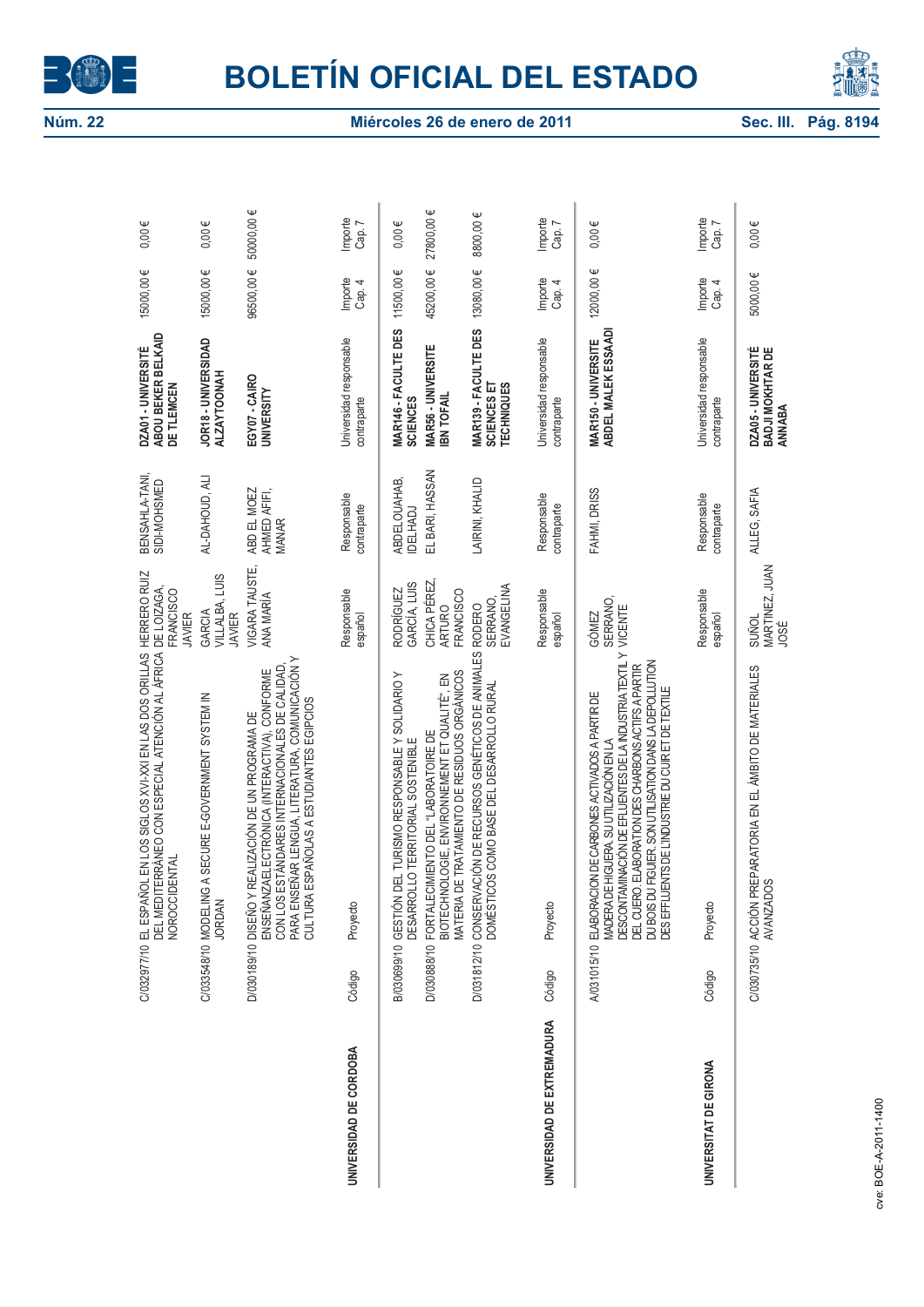



|                        |        | CON LA PARTICIPACIÓN DE LOS GOBIERNOS LOCALES Y<br>REGIONALES EN LA CUENCA DEL NAJLA (MARRUECOS).<br>UN PROYECTO DE COLABORACIÓN DOCENTE APLICADA<br>C/032417/10 CAMBIOS SOCIOAMBIENTALES Y DESARROLLO LOCAL Y<br>PREPARATORIAS PARA LA POSTULACIÓN DE<br>EN LA CUENCA DEL NAJLA (MARRUECOS).<br><b>ACCIONES</b><br><b>REGIONAL</b> | VARGA LINDE,<br>DIEGO                            | EL ABDELLAOUI,<br>MOHAMED       | MAR145 - FACULTE DES<br>SCIENCES HUMAINES<br>LETTRES ET DES                | 6000,00€          | $0,00 \in$        |
|------------------------|--------|-------------------------------------------------------------------------------------------------------------------------------------------------------------------------------------------------------------------------------------------------------------------------------------------------------------------------------------|--------------------------------------------------|---------------------------------|----------------------------------------------------------------------------|-------------------|-------------------|
| UNIVERSIDAD DE GRANADA | Código | Proyecto                                                                                                                                                                                                                                                                                                                            | Responsable<br>español                           | Responsable<br>contraparte      | Universidad responsable<br>contraparte                                     | Importe<br>Cap. 4 | Importe<br>Cap. 7 |
|                        |        | A/030743/10 APROVECHAMIENTO DE LOS RESIDUOS DE LA<br>PRODUCCIÓN DEL ACEITE DE ARGAN                                                                                                                                                                                                                                                 | ENRIQUE-JOSÉ<br>MANZANEDA<br>ALVAREZ-<br>ROLDÁN, | IBN MANSOUR,<br>AHMED           | MAR146 - FACULTE DES<br><b>SCIENCES</b>                                    | 14500,00€         | $0,00 \in$        |
|                        |        | MARRAKECH, PROSPECTION ET CARACTÉRISATION DE<br>NOUVELLES RESSOURCES, SOURCES DE POLLUTION,<br>PÉRIMÈTRE DE PROTECTION: APPORT DE L'OUTIL<br>A/031267/10 LES RESSOURCES EN EAU DANS LA RÉGION DE<br><b>GÉOPHYSIQUE</b>                                                                                                              | APELLIDO1,<br>NOMBRE                             | KCHIKACH, AZZOUZ                | MAR65 - FACULTE DES<br><b>TECHNIQUES</b><br>SCIENCES ET                    | 10000,00€         | $0,00 \in$        |
|                        |        | DE PARÁSITOS INTESTINALES EN NIÑOS DE<br>A033147/10 CONTROL<br>TETUAN                                                                                                                                                                                                                                                               | LOMBARDO, Mª<br><b>ROSALES</b><br>JOSÉ           | LAMARTI, AHMED                  | MAR146 - FACULTE DES<br><b>SCIENCES</b>                                    | 20000,00€         | $0,00 \in$        |
| UNIVERSIDAD DE HUELVA  | Código | Proyecto                                                                                                                                                                                                                                                                                                                            | Responsable<br>español                           | Responsable<br>contraparte      | Universidad responsable<br>contraparte                                     | Importe<br>Cap. 4 | Importe<br>Cap. 7 |
|                        |        | CARBONATADOS ENTRE TETUÁN EN EL NORTE ET JEBHA<br>AL SUR" «ETUDE HYDROGÉOLOGIQUE DES AQUIFÈRE<br>CARBONATÉS ENTRE TÉTOUAN AU NORD ET JEBHA AL<br>A/032546/10 ESTUDIO HIDROGEOLÓGICO DE LOS ACUÍFEROS<br><b>SUR»</b>                                                                                                                 | CERON GRACIA,<br>JUAN CARLOS                     | JAMAL EDDINE                    | STITOU EL MESSARI, MAR146 - FACULTE DES<br><b>SCIENCES</b>                 | 12000,00€         | $0,00 \in$        |
|                        |        | C/031831/10 ANÁLISIS COMPARATIVO DEL DERECHO MEDIOAMBIENTAL BORRERO<br>COMPETITIVO: DISEÑO DE MÁSTER INTERUNIVERSITARIO<br>CON HERRAMIENTAS DE E-LEARNING Y PROPUESTA DE<br>MARROQUÍ Y ESPAÑOL. RECOMENDACIONES PARA SU<br>CREACIÓN DE UN CENTRO DE TRANSFERENCIA<br>DESARROLLO EN UN MARCO SOSTENIBLE Y                            | SÁNCHEZ, JUAN<br>DIEGO                           | BOUKHOBZA,<br>MOHAMED<br>AMRANI | MAR140 FACULTE DES<br>SCIENCES<br>JURIDIQUES<br>ECONOMIQUES ET<br>SOCIALES | 8908,85€          | $0,00 \in$        |
|                        |        | ESTE<br>ADAPATATIVE DES SUBÉRAIES DE L'EST DE L'ALGERIE<br>C/033886/10 GESTIÓN ADAPTATIVA DE LOS ALCORNOCALES DEL<br>DE ARGELIA Y EL SUR DE ESPAÑA AMENAGEMET<br>DE L'ESPAGNE<br>ET LE SUD                                                                                                                                          | CARRETERO,<br><b>CALZADO</b><br><b>ANABEL</b>    | BOUHRAOUA,<br>RACHID TARIK      | ABOU BEKER BELKAID<br>DZA01 UNIVERSITÉ<br>DE TLEMCEN                       | 5935,00€          | $0,00 \in$        |
|                        |        |                                                                                                                                                                                                                                                                                                                                     |                                                  |                                 |                                                                            |                   |                   |
| nve: ROE-4-2011-1400   |        |                                                                                                                                                                                                                                                                                                                                     |                                                  |                                 |                                                                            |                   |                   |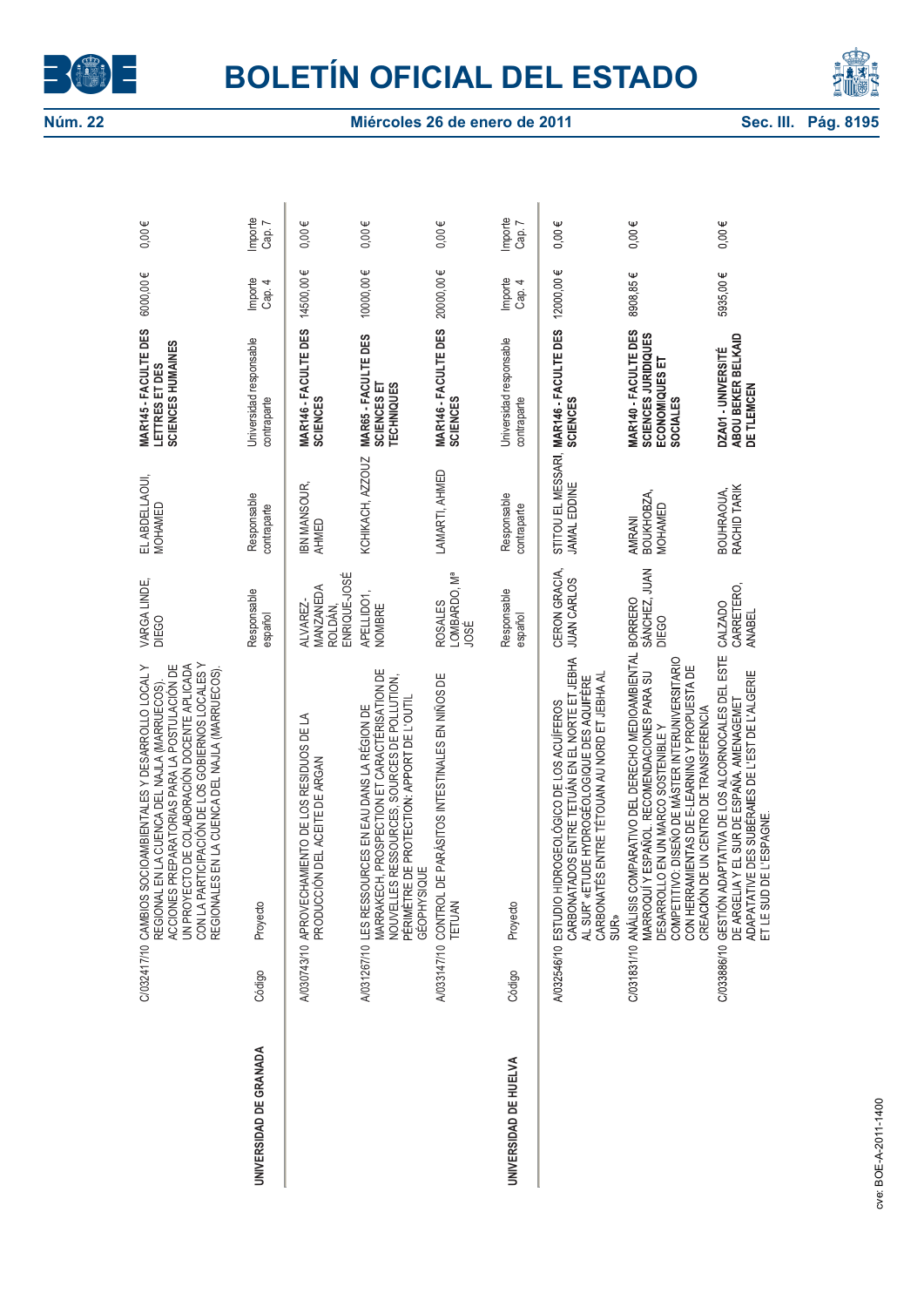



| UNIVERSITAT DE LES ILLES<br><b>BALEARS</b> | Código | Proyecto                                                                                                                                                                                                                                                                                                                          | Responsable<br>español                       | Responsable<br>contraparte                  | Universidad responsable<br>contraparte                                           | Importe<br>Cap. 4 | Importe<br>Cap. 7 |
|--------------------------------------------|--------|-----------------------------------------------------------------------------------------------------------------------------------------------------------------------------------------------------------------------------------------------------------------------------------------------------------------------------------|----------------------------------------------|---------------------------------------------|----------------------------------------------------------------------------------|-------------------|-------------------|
|                                            |        | C/031452/10 INGENIERIA DE RENDIMIENTO DE SISTEMAS<br>INFORMÁTICOS Y DE TELECOMUNICACIONES                                                                                                                                                                                                                                         | LLADÓ MATAS,<br>CATALINA                     | BOUALLOUCHE-<br>MEDJKOUNE,<br><b>LOUIZA</b> | DZA07 - UNIVERSITÉ DE<br><b>BEJAIA</b>                                           | 12000,00€         | $0,00 \in$        |
| UNIVERSIDAD DE JAÉN                        | Código | Proyecto                                                                                                                                                                                                                                                                                                                          | Responsable<br>español                       | Responsable<br>contraparte                  | Universidad responsable<br>contraparte                                           | Importe<br>Cap. 4 | Importe<br>Cap. 7 |
|                                            |        | OLEÍCOLA: APLICABILIDAD PARA LA ORGANIZACIÓN DEL<br>A/031866/10 LA EXPERIENCIA ESPAÑOLA EN COOPERATIVISMO<br>SECTOR OLEICO EN TÚNEZ                                                                                                                                                                                               | MOZAS MORAL,<br><b>ADORACION</b>             | SAIDA, ELFKIH                               | TUN33 - Institut de<br>l'Olivier (IO)                                            | 20000,00€         | $0,00 \in$        |
|                                            |        | EMIGRACIÓN ILEGAL Y LA REINSERCIÓN SOCIAL DE LOS<br>MARRUECOS (EN ORDEN A LA PREVENCIÓN DE LA<br>DE UN SISTEMA TRANSNACIONAL DE<br>PROTECCIÓN DE MENORES ENTRE ESPAÑA Y<br>MENORES EMIGRANTES)<br>A/032841/10 CREACIÓN                                                                                                            | MULERO GARCÍA,<br>JUAN SIMÓN                 | <b>ABDERRAZAK</b><br><b>OURKIA,</b>         | MAR47 - UNIVERSITE<br>SIDI MOHAMED BEN<br><b>ABDELLAH</b>                        | 10000,00€         | $0,00 \in$        |
|                                            |        | C/030232/10 DESARROLLO TERRITORIAL EN EL NORTE DE<br><b>MARRUECOS</b>                                                                                                                                                                                                                                                             | ALMONACID,<br><b>ANTONIO</b><br>GARRIDO      | YOUBI IDRISSI,<br>MOHAMMED                  | MAR145 - FACULTE DES<br>SCIENCES HUMAINES<br>LETTRES ET DES                      | 5000,00€          | $0,00 \in$        |
|                                            |        | DEPARTAMENTO DE DERECHO DE FAMILIA DE LA FATULTAD DE<br>TETUÁN, EN ORDEN A CONTRIBUIR A LA MEJORA DEL MARCO<br>CIENCIAS SOCIALES Y JURÍDICAS DE LA UNIV. DE TÁNGER-<br>LEGAL DE PROTECCIÓN DE LOS MENORES EN LA REGIÓN<br>C/031579/10 ACCIÓN PREPARATORIA DE UNA INTERVENCIÓN PARA EL<br>FORTALECIMIENTO DEL INAS DE TÁNGER Y DEL | YOLANDA MARÍA<br>DE LA FUENTE<br>ROBLES,     | BENKHAIR, LAIFA                             | MAR140 - FACULTE DES<br>SCIENCES JURIDIQUES<br>ECONOMIQUES ET<br><b>SOCIALES</b> | 13710,00€         | $0,00 \in$        |
|                                            |        | C/031763/10 " EFECTO DE LAS VARIABLES DEL PROCESO DE<br>ELABORACIÓN DEL ACEITE DE ARGÁN SOBRE SUS<br>PROPIEDADES FÍSICO-QUÍMICAS Y SENSORIALES"                                                                                                                                                                                   | VILLASCLARAS,<br>SEBASTIAN<br><b>SANCHEZ</b> | DEMNATI, DALILA                             | VETERINAIRE HASSAN II<br>MAR112 - INSTITUT<br>AGRONOMIQUE ET                     | 7784,00€          | $0,00 \in$        |
|                                            |        | D/030775/10 PREPARACIÓN AL PROYECTO: PAISAJES LITERARIOS DEL<br>MEDITERRÁNEO: IDENTIFICACIÓN Y VALORIZACIÓN                                                                                                                                                                                                                       | MEDINA ARJONA,<br>ENCARNACIÓN                | TEBBAA, OUIDAD                              | MAR63 - FACULTE DES<br>SCIENCES HUMAINES<br>LETTRES ET DES                       | 26200,00€         | 42500,00 €        |
| UNIVERSIDAD DE LA LAGUNA                   | Código | Proyecto                                                                                                                                                                                                                                                                                                                          | Responsable<br>español                       | Responsable<br>contraparte                  | Universidad responsable<br>contraparte                                           | Importe<br>Cap. 4 | Importe<br>Cap. 7 |
|                                            |        | DESARROLLO, CANARIAS-MARRUECOS: INFORMACIÓN Y<br>CIUDADANÍA<br>C/033461/10 COMUNICACIÓN Y DIVERSIDAD CULTURAL PARA EL                                                                                                                                                                                                             | WANGÜEMERT,<br><b>RODRÍGUEZ</b><br>CARMEN    | ACHIRI, NORDDIN                             | MAR40 - FACULTE DES<br>SCIENCES HUMAINES<br>LETTRES ET DES<br>DHAR MEHREZ        | 11700,00€         | $0,00 \in$        |
| rve: ROE-4-2011-1400                       |        |                                                                                                                                                                                                                                                                                                                                   |                                              |                                             |                                                                                  |                   |                   |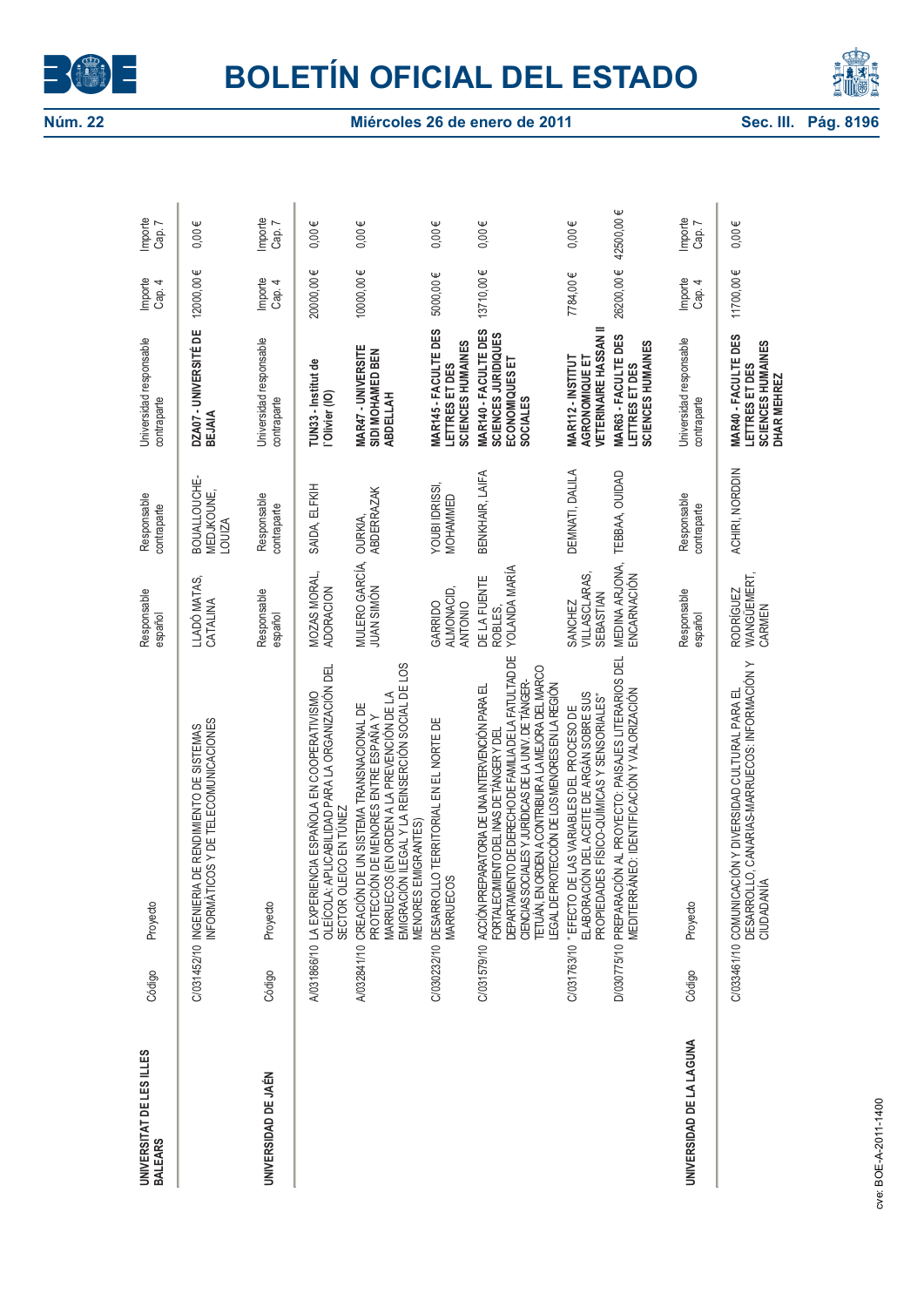



| UNIVERSIDAD DE LA RIOJA                      | Código | Proyecto                                                                                                                                                                                                                                                                          | Responsable<br>español                   | Responsable<br>contraparte      | Universidad responsable<br>contraparte  | Importe<br>Cap. 4       | Importe<br>Cap. 7 |
|----------------------------------------------|--------|-----------------------------------------------------------------------------------------------------------------------------------------------------------------------------------------------------------------------------------------------------------------------------------|------------------------------------------|---------------------------------|-----------------------------------------|-------------------------|-------------------|
|                                              |        | VIGILANCIA DE LA RESISTENCIA A ANTIBIÓTICOS EN MANRIQU<br>BACTERIAS DE ORIGEN HUMANO, ANIMAL, ALIMENTARIO Y CARMEN<br>D/030439/10 CREACCIÓN DE UNA UNIDAD DE INVESTIGACIÓN PARA LA<br><b>BIENTAL</b><br>MEDIOAM                                                                   | MANRIQUE,<br><b>TORRES</b>               | BOUDABOUS,<br><b>ABDELATIF</b>  | TUNO3 - Université de<br>Tunis El Manar | 100000,00 € 150000,00 € |                   |
| UNIVERSIDAD DE LAS PALMAS DE<br>GRAN CANARIA | Código | Proyecto                                                                                                                                                                                                                                                                          | Responsable<br>español                   | Responsable<br>contraparte      | Universidad responsable<br>contraparte  | Importe<br>Cap. 4       | Importe<br>Cap. 7 |
|                                              |        | PROGRAMACIÓN DEL DOCTORADO } GESTIÓN Y<br>TRATAMIENTO DE AGUAS RESIDUALES Y EMISIONES<br>GASEOSAS) ENTRE LA ULPGC Y LA UM5A<br>C/031721/10 DISEÑO Y                                                                                                                               | ARAÑA MESA,<br><b>JAVIER</b>             | MOHAMMED<br>EL AZZOUZI          | MAR108 - FACULTE DES<br><b>SCIENCES</b> | 15000,00€               | $0,00 \in$        |
| UNIVERSITAT DE LLEIDA                        | Código | Proyecto                                                                                                                                                                                                                                                                          | Responsable<br>español                   | Responsable<br>contraparte      | Universidad responsable<br>contraparte  | Importe<br>Cap. 4       | Importe<br>Cap. 7 |
|                                              |        | A/030783/10 LA MUJER FRENTE A LOS DESAFÍOS DE LA HISTORIA                                                                                                                                                                                                                         | SANTA BAÑERES, TNANI, NAJET<br>MªANGELES |                                 | TUN02 - Université de<br>Tunis          | 16500,00€               | $0,00 \in$        |
| UNIVERSIDAD DE MÁLAGA                        | Código | Proyecto                                                                                                                                                                                                                                                                          | Responsable<br>español                   | Responsable<br>contraparte      | Universidad responsable<br>contraparte  | Importe<br>Cap. 4       | Importe<br>Cap. 7 |
|                                              |        | EN ECOSISTEMAS AMENZADOS POR LA DESERTIFICACIÓN<br>BIODIVERSIDAD VEGETAL: ESTRATEGIAS DE DISPERSIÓN<br>ESTANDARIZADAS PARA LA CONSERVACIÓN DE LA<br>A/030057/10 IMPLEMETACIÓN DE NUEVAS METODOLÓGIAS                                                                              | AGUILA, TERESA<br>NAVARRO DEL            | EL OUALIDI, JALAL               | MAR123 - UNIVERSITE<br>MOHAMED V-AGDAL  | 5800,00€                | $0,00 \in$        |
|                                              |        | A/031385/10 ESTUDIO AERPALINOLOGICO DE LA ATMOSFERA DE<br>TETUAN, SU RELACION CON LOS PARÁMETROS<br>CLIMATICOS Y ELABORACIÓN DE MODELOS DE<br>PRONÓSTICO                                                                                                                          | MARIA DEL MAR<br>TRIGO PEREZ,            | BOUZIANE, HASSAN                | MAR146 - FACULTE DES<br><b>SCIENCES</b> | 12000,00€               | $0,00 \in$        |
|                                              |        | PÚBLICOS QUE PERMITA LA IMPLEMENTACIÓN DE UN<br>MODELO DE FORTALECIMIENTO Y CONSOLIDACIÓN<br>UNIVERSIDAD, LA MICROEMPRESA Y LOS ENTES<br>ICO-SOCIAL SOSTENIBLE EN JORDANIA<br>MULTILATERAL GENERADOR DE CRECIMIENTO<br>C/032886/10 INTERCAMBIO DE CONOCIMIENTO ENTRE LA<br>ECONÓM | GALINDO REYES,<br>FUENSANTA              | AHMAD AL DWA,<br><b>MAHMOUD</b> | JOR06 - UNIVERSIDAD<br>DE AL AL-BAYT.   | 15000,00€               | $0,00 \in$        |
|                                              |        |                                                                                                                                                                                                                                                                                   |                                          |                                 |                                         |                         |                   |
| nue: ROE-4-2011-1400                         |        |                                                                                                                                                                                                                                                                                   |                                          |                                 |                                         |                         |                   |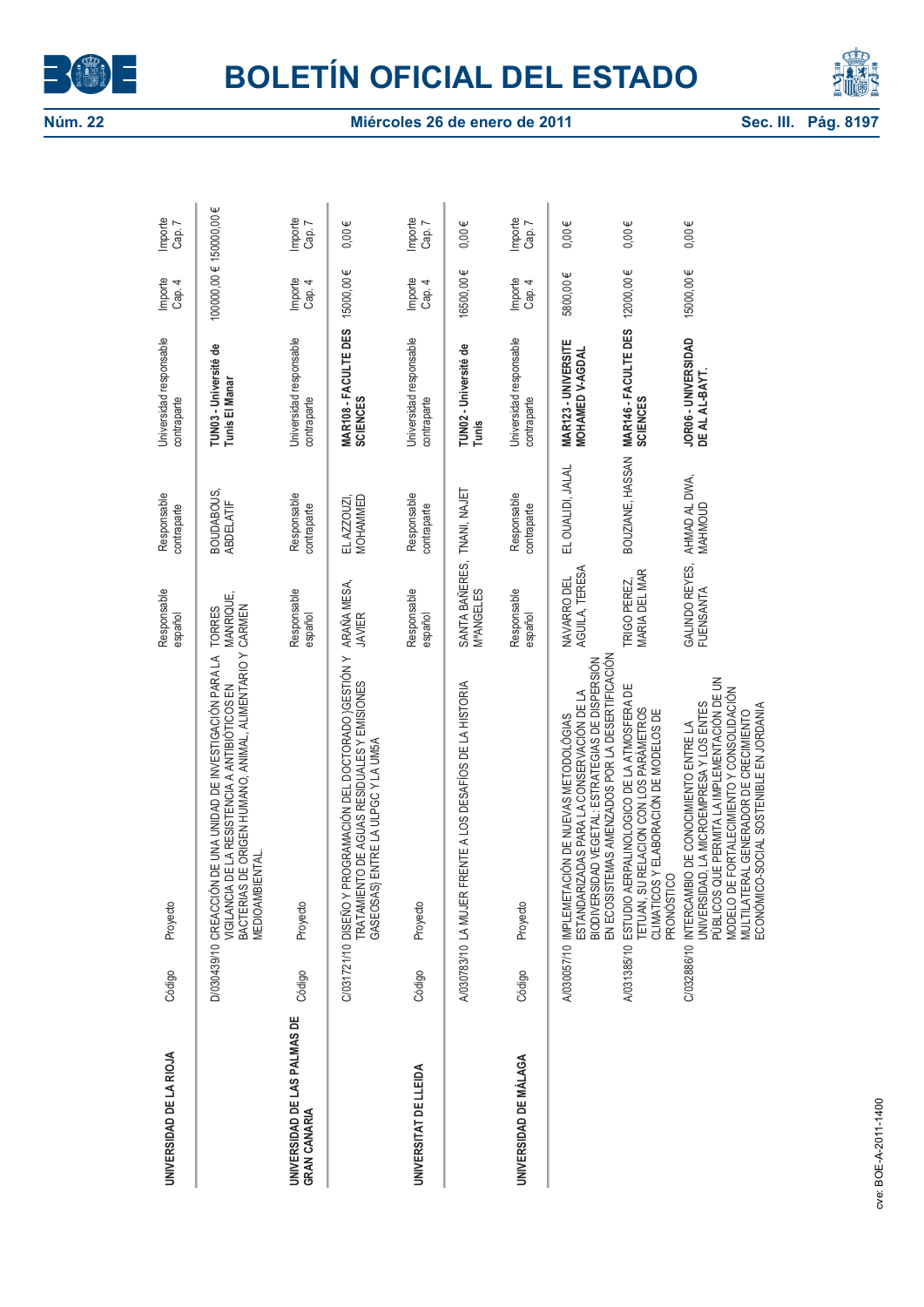



| UNIVERSIDAD DE MURCIA                                                         | Código | Proyecto                                                                                                                                                                                                                                       | Responsable<br>español                         | Responsable<br>contraparte        | Universidad responsable<br>contraparte                                                   | Importe<br>Cap. 4 | Importe<br>Cap. 7 |
|-------------------------------------------------------------------------------|--------|------------------------------------------------------------------------------------------------------------------------------------------------------------------------------------------------------------------------------------------------|------------------------------------------------|-----------------------------------|------------------------------------------------------------------------------------------|-------------------|-------------------|
|                                                                               |        | A/030483/10 INMIGRACIÓN CLANDESTINA DE MENORES MARROQUÍES<br>A ESPAÑA: FLUJOS Y REFLUJOS. PROPUESTAS DE<br><b>INTERVENCIÓN</b>                                                                                                                 | ABELLÁN,<br><b>CEBRIÁN</b><br><b>AURELIO</b>   | FALEH, ALI                        | MAR41 - FACULTE DES<br>SCIENCES HUMAINES<br>LETTRES ET DES<br><b>SAIS</b>                | 6000,00€          | $0,00 \in$        |
|                                                                               |        | LA UNIVERSIDAD CADI AYYAD (MARRAKESH<br>C/031992/10 ACCIÓN PREPARATORIA ENTRE LA UNIVERSIDAD DE<br>INTEGRADA PARA LA FORMACIÓN DE EXPERTOS EN<br>GESTIÓN E INTERPRETACIÓN DEL PATRIMONIO.<br>PARA EL DESARROLLO DE UNA METODOLOGÍA<br>MURCIA Y | MORENO, MARIA<br><b>HERNANDEZ</b><br>ANGELES   | TEBBAA, OUIDAD                    | MAR68 - UNIVERSITE<br>CADI AYYAD                                                         | 17794,00€         | $0,00 \in$        |
| UNIVERSIDAD NACIONAL DE<br>EDUCACIÓN A DISTANCIA                              | Código | Proyecto                                                                                                                                                                                                                                       | Responsable<br>español                         | Responsable<br>contraparte        | Universidad responsable<br>contraparte                                                   | Importe<br>Cap. 4 | Importe<br>Cap. 7 |
|                                                                               |        | C/031305/10 PROTECCIÓN JURÍDICA DE LAS VÍCTIMAS DE LA<br>VIOLENCIA CONYUGAL                                                                                                                                                                    | RODRÍGUEZ<br>NÚÑEZ, ALICIA                     | CHIHIB, MOHAMMED                  | <b>SCIENCES JURIDIQUES</b><br>MAR90 - FACULTE DES<br>ECONOMIQUES ET<br><b>SOCIALES</b>   | 3592,00€          | $0,00 \in$        |
|                                                                               |        | C/031982/10 SISTEMAS DE TUTELA JURÍDICO PENAL DE LA MUJER<br>LA VIOLENCIA<br>FRENTE A                                                                                                                                                          | GARCÍA GARCÍA-<br>CERVIGON,<br><b>JOSEFINA</b> | ZOUAOUI, MALIKA<br>BENAOUDA-      | DZA09 - UNIVERSITÉ DE<br>BLIDA                                                           | 4000,00€          | $0,00 \in$        |
| <b>UNIBERTSITATEA/UNIVERSIDAD</b><br>DEL PAIS VASCO (UPV/EHU)<br>EUSKALERRIKO | Código | Proyecto                                                                                                                                                                                                                                       | Responsable<br>español                         | Responsable<br>contraparte        | Universidad responsable<br>contraparte                                                   | Importe<br>Cap. 4 | Importe<br>Cap. 7 |
|                                                                               |        | A/030669/10 NUEVOS POLÍMEROS SEMICONDUCTORES Y REOLOGÍA<br>DE ASFALTOS CON POLÍMEROS RECICLADOS                                                                                                                                                | ETXEBERRIA<br>LIZARRAGA,<br><b>AGUSTIN</b>     | BENABDEL GHANI,<br><b>ZITOUNI</b> | <b>TECHNOLOGIE HOUARI</b><br>BOUMEDIENE (USTHB)<br>DZA26 - UNIVERSITÉ<br>DES SCIENCES ET | 12000,00€         | 6000,00€          |
|                                                                               |        | C/031515/10 ELABORACIÓN DE PROPUESTA DE ACCIÓN CIENTÍFICA<br>PARA LA VALORACIÓN DE PLANTAS MEDICINALES<br>ANTIOXIDANTES Y CITOPROTECTORES VIABLES Y<br>TRADICIONALES ARGELINAS COMO RECURSOS<br>SOSTENIBLES.                                   | <b>IGNACIO</b>                                 | RUIZ SANZ, JOSE ATMANI, DJEBBAR   | DZA07 - UNIVERSITÉ DE<br><b>BEJAIA</b>                                                   | 2750,00€          | $0,00 \in$        |
|                                                                               |        |                                                                                                                                                                                                                                                |                                                |                                   |                                                                                          |                   |                   |
| nue: BOE-4-2011-1400                                                          |        |                                                                                                                                                                                                                                                |                                                |                                   |                                                                                          |                   |                   |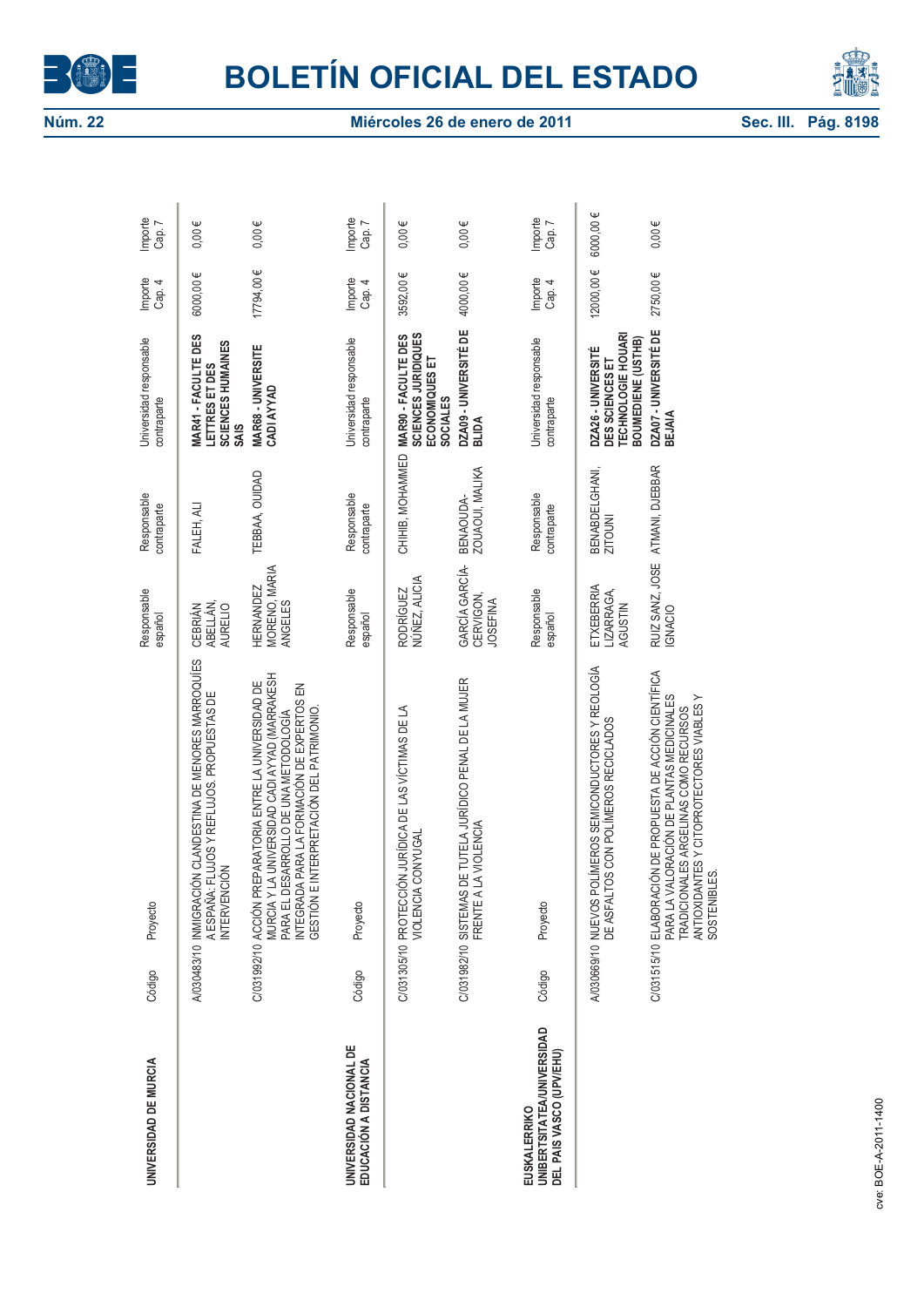



| UNIVERSITAT POLITECNICA DE<br>CATALUNYA     | Proyecto<br>Código |                                                                                                                                                                                                                                            | Responsable<br>español                            | Responsable<br>contraparte           | Universidad responsable<br>contraparte                                         | Importe<br>Cap. 4 | Importe<br>Cap. 7 |
|---------------------------------------------|--------------------|--------------------------------------------------------------------------------------------------------------------------------------------------------------------------------------------------------------------------------------------|---------------------------------------------------|--------------------------------------|--------------------------------------------------------------------------------|-------------------|-------------------|
|                                             |                    | A/030070/10 CRIPTOGRAFÍA Y TEORÍA DE CÓDIGOS PARA LA GESTIÓN<br>DE LA SEGURIDAD DE LA INFORMACIÓN                                                                                                                                          | GARCÍA PLANAS,<br>MARÍA ISABEL                    | SOUIDI, EL MAMOUN                    | MAR123 - UNIVERSITE<br>MOHAMED V-AGDAL                                         | 17278,90€         | $0,00 \in$        |
|                                             |                    | ÉLECTRIQUE HYBRIDE RENOUVELABLE AVEC HAUTS<br>A/030075/10 CONCEPTION ET COMMANDE D#UNE ALIMENTATION<br>NIVEAUX DE FIABILITÉ DE DISPONIBILITÉ POUR LES<br>CENTRES DE TÉLÉCOMMUNICATIONS ISOLÉS                                              | MIRACLE, DANIEL<br>MONTESINOS                     | NAJIBA, MRABET-<br>BELLAAJ           | TUN03 - Université de<br>Tunis El Manar                                        | 13420,00€         | $0,00 \in$        |
|                                             |                    | A/030110/10 PRINCIPAL DETERMINANTS OF THE ADOPTION OF THE<br>ORGANIC AGRICULTURE IN EGYPT                                                                                                                                                  | GIL ROIG, JOSE<br>MARIA                           | ABD EL-WAHAB ABO-<br>NAHOUL, MOHAMED | EGY04-ASSIUT<br><b>UNIVERSITY</b>                                              | 13000,00€         | 1600,00 €         |
|                                             |                    | A/030214/10 COMMANDE DES SYSTÈMES DE CONVERSION D#ENERGIE<br>ELECTRIQUE:DÉVELOPPEMENT THÉORIQUE ET<br>APPLICATIONS PRATIQUES / CONTROL DE SISTEMAS DE<br>CONVERSION DE LA ENERGIA ELECTRICA:DESARROLLO<br>TEORICO Y APLICACIONES PRACTICAS | ZAPATA, JOSEP<br><b>GUERRERO</b><br><b>MARIA</b>  | HALOUA, MOHAMED                      | MAR98 - ECOLE<br><b>MOHAMMADIA<br/>D`INGENIEURS</b>                            | 20000,00€         | $0,00 \in$        |
|                                             |                    | A/030852/10 INTEGRACIÓN A LA RED DE GRANDES SISTEMAS<br><b>FOTOVOLTAICOS</b>                                                                                                                                                               | SUDRIÀ ANDREU,<br><b>ANTONI</b>                   | ELMALEK ELHAFEZ,<br>AHMED            | EGY04 - ASSIUT<br><b>UNIVERSITY</b>                                            | 15880,00€         | 6700,00 €         |
|                                             |                    | A/031993/10 REFRIGERACIÓN POR ABSORCIÓN PARA APLICACIONES<br>DOMÉSTICAS Y DE PEQUEÑA POTENCIA                                                                                                                                              | OLIVA LLENA,<br><b>ASSENSI</b>                    | AL MERS, AHMED                       | SUPERIEURE DES ARTS<br>MAR72 - ECOLE<br>NATIONALE<br>ET METIERS                | 12000,00€         | $0,00 \in$        |
|                                             |                    | C/031092/10 DESARROLLO DE AGENTES DE CONTROL BIOLÓGICO DE<br>PLAGAS EN CULTIVOS HORTÍCOLAS                                                                                                                                                 | LONGARON,<br>CESAR<br><b>ORNAT</b>                | MAHFOUZ M. M.<br>ABD-ELGAWAD,        | EGY18 - THE NATIONAL<br>RESEARCH CENTER<br>(NRC)                               | 9200,00€          | $0,00 \in$        |
|                                             |                    | ESPECIALIZADO EN LOGÍSTICA, TRANSPORTE Y GESTIÓN<br>DE LA MOVILIDAD Y ORGANIZACIÓN DE UN MÁSTER EN<br>C/032246/10 CONTRIBUCIÓN A LA CREACIÓN DE UN INSTITUTO<br>LOGÍSTICA, TRANSPORTE Y MOVILIDAD                                          |                                                   |                                      | BARCELO, JAUME BOUBAKOUR, FARÈS DZA06-UNIVERSITÉ DE<br>BATNA                   | 5000,00€          | $0,00 \in$        |
| UNIVERSIDAD POLITÉCNICA DE<br><b>MADRID</b> | Proyecto<br>Código |                                                                                                                                                                                                                                            | Responsable<br>español                            | Responsable<br>contraparte           | Universidad responsable<br>contraparte                                         | Importe<br>Cap. 4 | Importe<br>Cap.   |
|                                             |                    | A/030952/10 APLICACION DE MICORNZAS EN LA GESTION SOSTENIBLE<br>DE SISTEMAS SILVOPASTORALES EN EL MEDITERRANEO                                                                                                                             | NÚÑEZ, JOSE<br><b>DOMÍNGUEZ</b><br><b>ALFONSO</b> | MOSBAH, MAHDHI                       | TUN12 - Université de<br>Gabès                                                 | 19100,00€         | $0,00 \in$        |
|                                             | VIVIENDA           | C/030948/10 APLICACIÓN E INVESTIGACIÓN DE TECNOLOGÍA SOLARE A ADELL ARGILES,                                                                                                                                                               | JOSEP MARIA                                       | CHIKOUCHE, AHMED                     | DÉVELOPPEMENT DES<br>DZA72 - UNITÉ DE<br>SOLAIRES (UDES)<br><b>ÉQUIPEMENTS</b> | 15000,00€         | $0,00 \in$        |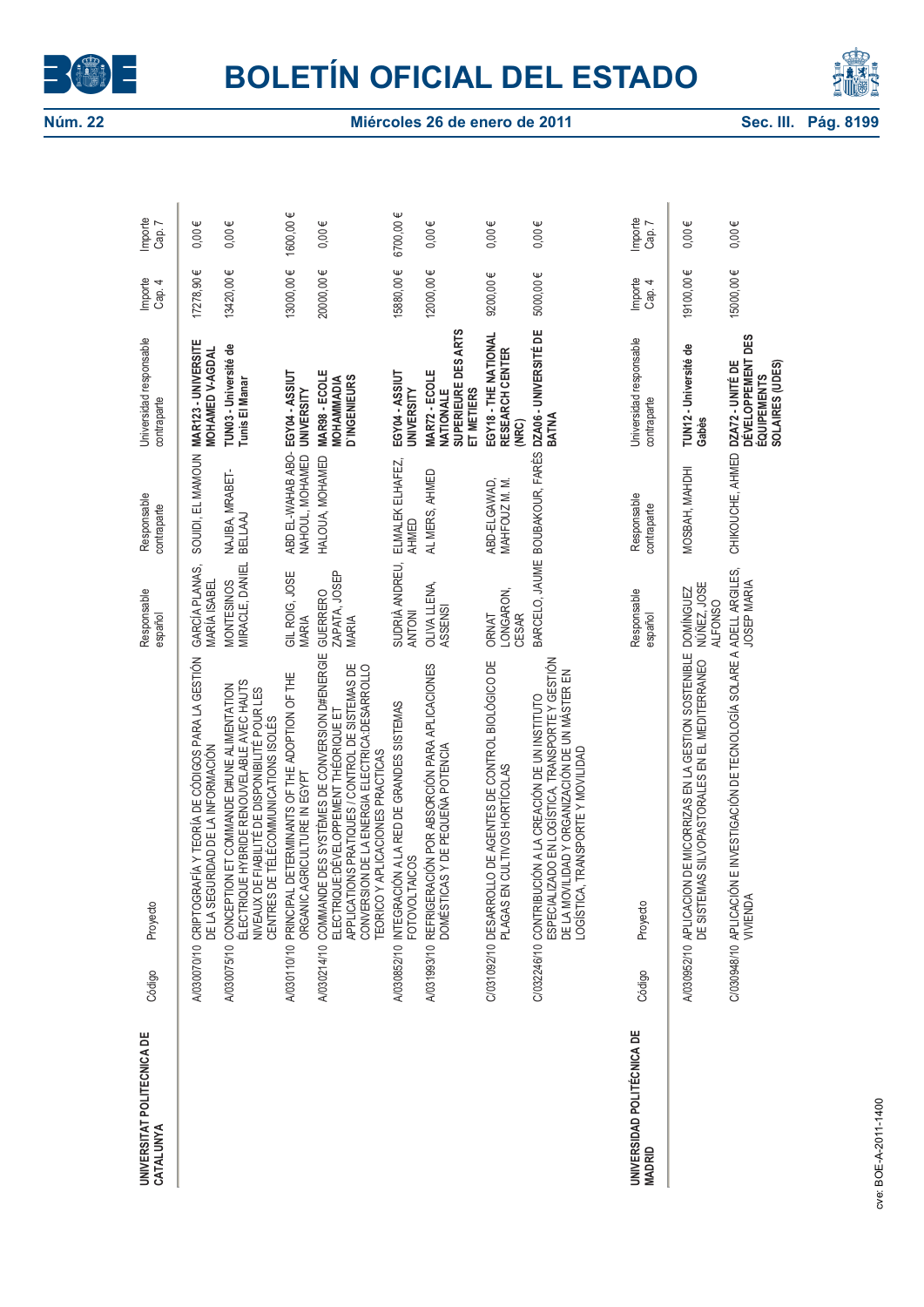



|                                        | C/03051/10 ADAPTACIÓN DE NUEVAS TÉCNICAS DE CONTROL DE LA<br>REPRODUCCIÓN EN CUNICULTURA PARA MEJORAR<br>RENDIMIENTOS PRODUCTIVOS EN RAZAS AUTÓCTONAS<br>DE EGIPTO                                                                                                                                               | REBOLLAR, PILAR NAGWA<br>GARCIA                 | ABDEL HADY,                            | EGY07-CAIRO<br><b>UNIVERSITY</b>                                                              | 5300,00€               | $0,00 \in$        |
|----------------------------------------|------------------------------------------------------------------------------------------------------------------------------------------------------------------------------------------------------------------------------------------------------------------------------------------------------------------|-------------------------------------------------|----------------------------------------|-----------------------------------------------------------------------------------------------|------------------------|-------------------|
|                                        | C/031247/10 SISTEMA PORTUARIO MARROQUÍ EN EL ENTORNO DEL<br>ESTRECHO DE GIBRALTAR                                                                                                                                                                                                                                | GARATE, JOSE<br><b>ALMAZAN</b><br>SINT          | <b>JILLALI, CHAFIK</b>                 | TRAVAUX PUBLICS<br>MAR12 - ECOLE<br>HASSANIA DES                                              | 100000,00€             | $0,00 \in$        |
|                                        | <b>EL PATRIMONIO Y EL PAISAJE CULTURAL</b><br>C/031439/10 INTERCAMBIO Y COORDINACIÓN DE DOCENCIA E<br>INVESTIGACIÓN DE POSTGRADO EN TORNO A LA<br><b>GESTIÓN D</b>                                                                                                                                               | <b>HERNANDEZ</b><br>LEON, JUAN<br><b>MIGUEL</b> | BENKIRANE, IMAN                        | <b>D'ARCHITECTURE</b><br>MAR100 - ECOLE<br>NATIONALE                                          | 9900,00€               | $0,00 \in$        |
|                                        | C/031971/10 DIAGNÓSTICO INTEGRAL DE CENTROS HISTÓRICOS                                                                                                                                                                                                                                                           | MONJO CARRIÓ,<br><b>JUAN</b>                    | MOHAMED SALAH<br>ZEROUALA,             | D'URBANISME (EPAU)<br><b>D'ARCHITECTURE ET</b><br>POLYTECHNIQUE<br>DZA56 - ÉCOLE<br>NATIONALE | 15000,00€              | $0,00 \in$        |
| UNIVERSIDAD POLITÉCNICA DE<br>VALENCIA | Proyecto<br>Código                                                                                                                                                                                                                                                                                               | Responsable<br>español                          | Responsable<br>contraparte             | Universidad responsable<br>contraparte                                                        | Importe<br>Cap. 4      | Importe<br>Cap. 7 |
|                                        | A/030220/10 PROGRAMME DE LUTTE INTÉGRÉE CONTRE L#INSECTE<br>INVASIF TUTA ABSOLUTA UN NOUVEAU RAVAGEUR<br>NUISIBLE DE LA TOMATE.                                                                                                                                                                                  | VERCHER AZNAR,<br><b>ROSA</b>                   | MOUSTIRI, YAMINA<br><b>GUENAOUINÉE</b> | DZA22 - UNIVERSITÉ DE<br><b>MOSTAGANEM</b>                                                    | 19000,00€              | 6000,00€          |
|                                        | A/030360/10 LES VIROSES ET LES BACTÉRIOSES DES CULTURES DES<br>CUCURBITACÉES EN TUNISIE: DIAGNOSTIC ET<br>PRÉVENTION.                                                                                                                                                                                            | MARÍA ISABEL<br>AMBROSIO,<br>FONT SAN           | BOUBAKER, ALI                          | d'Enseignement Supérieur<br>TUN16-Institution de<br>Agricole (IRESA)<br>Recherche et          | 19539,00€              | $0,00 \in$        |
|                                        | DE CALIDAD PARA LA REUTILIZACIÓN DE<br>AGUAS DEPURADAS PARA RIEGO AGRÍCOLA<br>A/030441/10 CONTROL                                                                                                                                                                                                                | SOTO CAMINO,<br>JUAN                            | SELLAMI, MOUNA<br>MARRAKCHI            | TUN04 - Université du 7<br>novembre à Carthage                                                | 200000,00€             | $0,00 \in$        |
|                                        | C/030094/10 DESARROLLO Y FORMACIÓN EN SISTEMAS AVANZADOS<br>DE INGENIERÍA BASADOS VISIÓN POR COMPUTADOR<br>PARA LA INSPECCIÓN Y CONTROL DE LA CALIDAD DE<br>ALGUNOS PRODUCTOS AGROALIMENTARIOS EN<br>PROCESOS DE POSCOSECHA                                                                                      | ALEIXOS, NURIA                                  | ELMASRY, GAMAL                         | EGY15 - SUEZ CANAL<br><b>UNIVERSITY</b>                                                       | 7200,00€               | $0,00 \in$        |
|                                        | /ERSIDAD POLITÉCNICA DE VALENCIA (ESPAÑA) ANDRÉS<br>ANÁLISIS Y SIMULACIÓN DE PROCESOS (ASPA)<br>MATÉRIAUX DE LA UNIVERSITÉ LARBI BENM#HDI, OUM EL<br>C/032742/10 ACCIÓN PREPARATORIA DE COORDINACIÓN ENTRE EL<br>Y EL LABORATOIRE DES COMPOSANTS ACTIFS ET<br>BOUAGHI (ARGELIA)<br><b>GRUPO DE</b><br>DE LA UNIV | CARRIÓN, JUAN<br>CARCEL                         | BENNAMOUN, LYES                        | UNIVERSITAIRE D'OUM<br>DZA45 - CENTRE<br>EL BOAGHI                                            | 4730,00€               | $0,00 \in$        |
|                                        | D/030177/10 CONTRIBUCIÓN AL DESARROLLO DE LA INDUSTRIA DE<br>FOSFATOS EN MARRUECOS: CORROSIÓN DE LOS<br>MATERIALES SOLDADOS EN MEDIOS FOSFÓRICOS                                                                                                                                                                 | GARCÍA ANTÓN,<br><b>JOSÉ</b>                    | GUENBOUR,<br><b>ABDELLAH</b>           | MAR108 - FACULTE DES<br><b>SCIENCES</b>                                                       | 94600,00 € 150000,00 € |                   |
| rve: ROE-4-2011-1400                   |                                                                                                                                                                                                                                                                                                                  |                                                 |                                        |                                                                                               |                        |                   |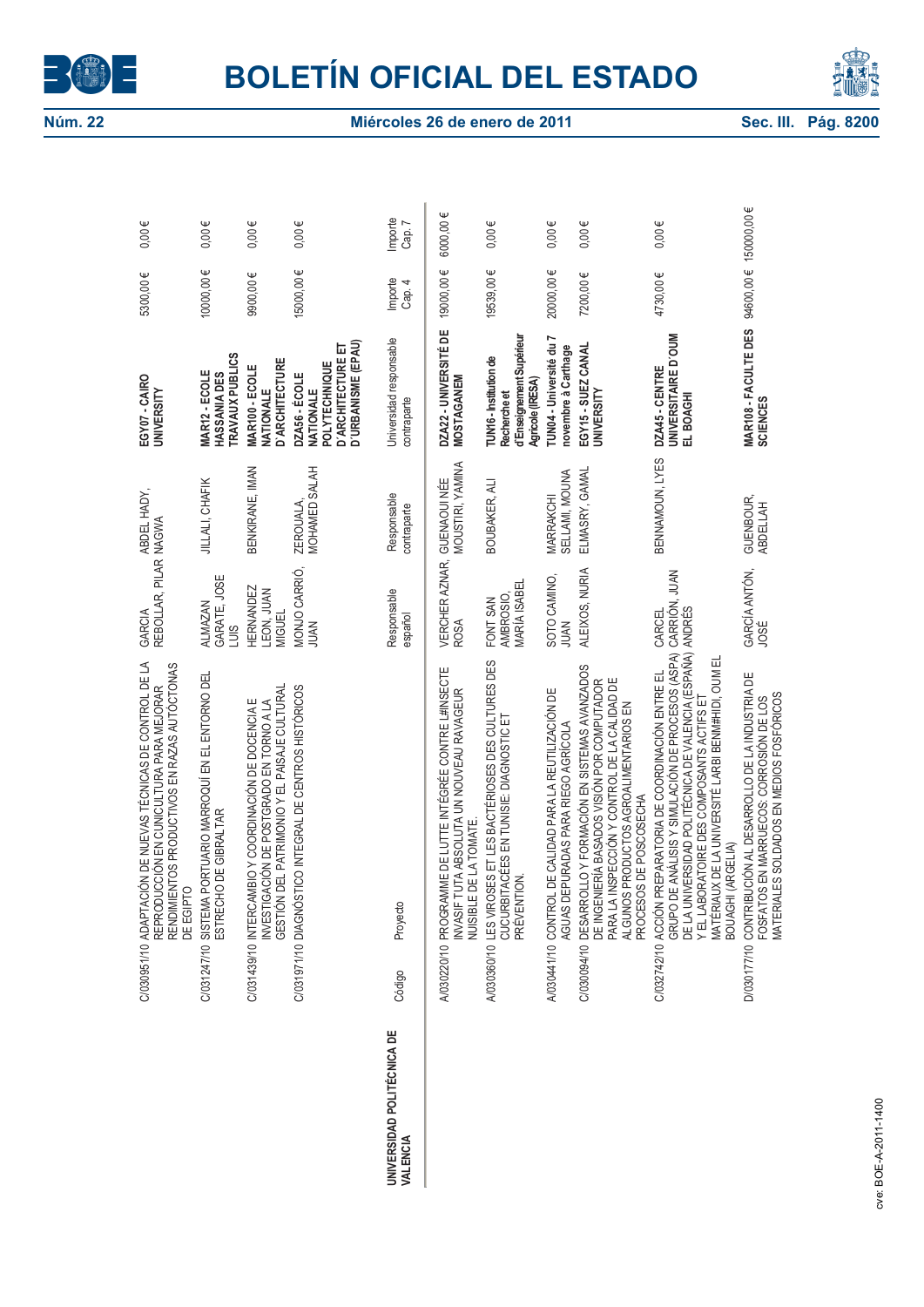



|                                          |                    | INVESTIGADOR PARA CONSOLIDAR UN LABORATORIO DE<br>D/030456/10 ACTUALIZACIÓN DE LA CAPACITACIÓN DE PERSONAL<br><b>BIOLOGÍA M/08</b>                                                                                           | NUEZ VIÑALS,<br>FERNANDO        | SAHNOUN,<br>MOHAMED                  | DZA29 - UNIVERSITÉ DE<br>TIARET                         | 70000,00€         | 38257,09€         |
|------------------------------------------|--------------------|------------------------------------------------------------------------------------------------------------------------------------------------------------------------------------------------------------------------------|---------------------------------|--------------------------------------|---------------------------------------------------------|-------------------|-------------------|
| UNIVERSIDAD PÚBLICA DE<br><b>NAVARRA</b> | Código             | Proyecto                                                                                                                                                                                                                     | Responsable<br>español          | Responsable<br>contraparte           | Universidad responsable<br>contraparte                  | Importe<br>Cap. 4 | Importe<br>Cap. 7 |
|                                          |                    | C/033190/10 DESARROLLO Y APLICACIÓN DE ADSORBENTES PARA LA<br>PURIFICACIÓN DE AGUAS CONTAMINADAS                                                                                                                             | GIL, ANTONIO                    | ELMCHAOURI,<br>ABDELLAH              | MAR82 - FACULTE DES<br>SCIENCES ET<br><b>TECHNIQUES</b> | 16000,00€         | $0,00 \in$        |
| UNIVERSITAT ROVIRA I VIRGILI             | Código             | Proyecto                                                                                                                                                                                                                     | Responsable<br>español          | Responsable<br>contraparte           | Universidad responsable<br>contraparte                  | Importe<br>Cap. 4 | Importe<br>Cap. 7 |
|                                          |                    | L'APPRENTISSAGE D'ONTOLOGIES ET DE LA RECHERCHE<br>NUMÉRIQUES POUR RÉDUIRE LA FRACTURE NUMÉRIQUE<br>SÉMANTIQUE: APPLICATION BIBLIOTHÈQUES<br>A/030058/10 UN FRAMEWORK POUR L'INTÉGRATION DE<br>ENTRE LES PAYS MÉDITERRANÉENS | MORENO RIBAS,<br><b>ANTONIO</b> | BEN GHÉZALA,<br><b>HENDA</b>         | TUN05 - Université de La<br>Manouba                     | 17500,00€         | $0,00 \in$        |
|                                          |                    | COSTA OCCIDENTAL ARGELINA Y SUS RELACIONES CON<br>LA PENÍNSULA IBÉRICA DURANTE LA ANTIGÜEDAD<br>A/030296/10 LA EVOLUCIÓN DEL POBLAMIENTO PRE-ROMANO EN LA                                                                    | DILOLI FONS,<br><b>JORDI</b>    | BOUSSADIA, BRAHIM DZA02 - UNIVERSITÉ | D'ALGER                                                 | 7000,00€          | 2500,00€          |
|                                          | A/030722/10 NUEVOS | DESARROLLOS DE SISTEMAS AUTÓNOMOS DE<br>REFRIGERACIÓN SOLAR POR ABSORCIÓN                                                                                                                                                    | BOUROUIS,<br>MAHMOUD            | BELLAGI, AHMED                       | TUN08 - Université de<br><b>Monastir</b>                | 19700,00€         | $0,00 \in$        |
|                                          |                    | A/031184/10 NANOPARTÍCULAS METÁLICAS EN ARCILLAS PILAREADAS<br>PARA EL TRATAMIENTO DE ALPECHÍNES MEDIANTE<br>OXIDACIÓN AVANZADA.                                                                                             | FRANCISCO<br>CABELLO,<br>MEDINA | ABDELHAMID,<br><b>GHORBEL</b>        | TUN03 - Université de<br>Tunis El Manar                 | 15000,00€         | $0,00 \in$        |
|                                          |                    | C/030686/10 METODOLOGÍAS SOSTENIBLES DE REUTILIZACIÓN DE<br>RECURSOS DE FÀCIL ACCESO                                                                                                                                         | MASDEU BULTO,<br>ANNA MARIA     | EL GUEMMOUT,<br>FARID                | <b>MAR146 - FACULTE DES<br/>SCIENCES</b>                | 12000,00€         | $0,00 \in$        |
|                                          |                    | C/032325/10 TEORIA DE CONTROL, CIENCIAS Y TECNOLOGIAS DE LA<br>INFORMACIÓN PARA SMART GRID EN LA REGION DE<br>TANGER-TETUAN                                                                                                  | EL AROUDI,<br>ABDEDALI          | MOHAMED<br>ESSAAIDI,                 | MAR146 - FACULTE DES<br><b>SCIENCES</b>                 | 5000,00€          | $0,00 \in$        |
|                                          |                    | C/032722/10 DESAROLLO Y APLICACIÓN DE LAS SIMULACIONES CFD EN EL<br>TRATAMENTO DE AGUAS EN REACTORES MULTIFÁSICOS                                                                                                            | STIRIBA,<br>YOUSEFF             | GOURICH, BOUCHIB                     | SUPERIEURE DE<br>MAR17 - ECOLE<br><b>TECHNOLOGIE</b>    | 10000,00€         | $0,00 \in$        |
|                                          |                    |                                                                                                                                                                                                                              |                                 |                                      |                                                         |                   |                   |
|                                          |                    |                                                                                                                                                                                                                              |                                 |                                      |                                                         |                   |                   |
| nve: ROE-4-2011-1400                     |                    |                                                                                                                                                                                                                              |                                 |                                      |                                                         |                   |                   |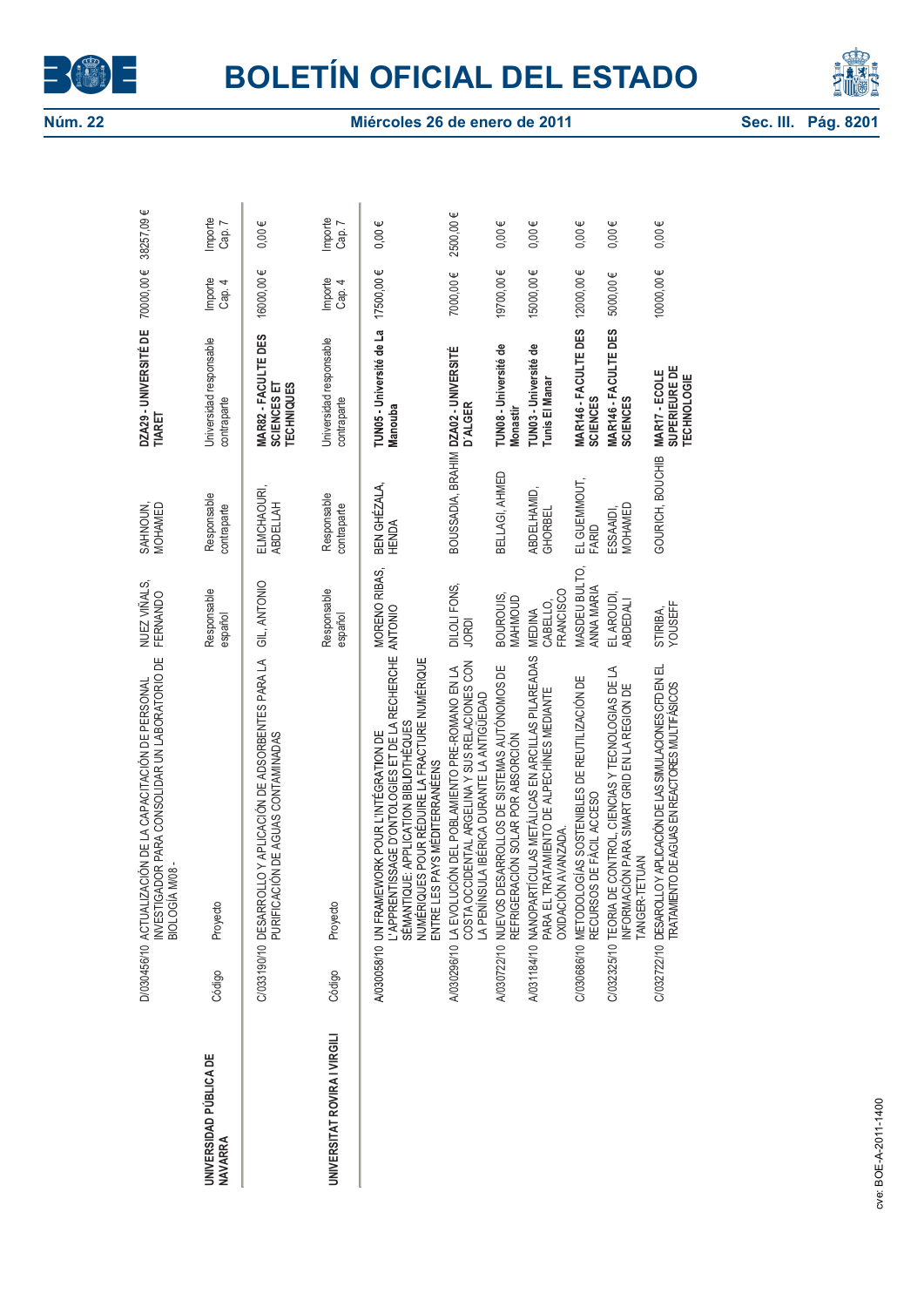



| UNIVERSIDAD DE SALAMANCA                        | Código | Proyecto                                                                                                                                                                                                          | Responsable<br>español                  | Responsable<br>contraparte      | Universidad responsable<br>contraparte                                                             | Importe<br>Cap. 4 | Importe<br>Cap. 7 |
|-------------------------------------------------|--------|-------------------------------------------------------------------------------------------------------------------------------------------------------------------------------------------------------------------|-----------------------------------------|---------------------------------|----------------------------------------------------------------------------------------------------|-------------------|-------------------|
|                                                 |        | D/030161/10 NANOMATERIALES LAMINARES, NUEVAS VÍAS DE<br>SÍNTESIS. CARACTERIZACIÓN Y APLICACIÓN EN<br>CATÁLISIS.                                                                                                   | TRUJILLANO<br>HERNÁNDEZ,<br>RAQUEL      | BERGAOUI, LATIFA                | TUN03 - Université de<br>Tunis El Manar                                                            | 49000,00€         | 65000,00€         |
|                                                 |        | CONSTITUYENTES DE NUEVOS AGENTES ANTIMITÓTICOS<br>D/033593/10 HETEROCICLOS NITROGENADOS COMO                                                                                                                      | <b>MEDARDE</b><br>AGUSTÍN,<br>MANUEL    | DAHDOUH,<br>ABDELAZIZ           | <b>MAR146 - FACULTE DES<br/>SCIENCES</b>                                                           | 40560,00€         | 1500,00 €         |
| UNIVERSIDAD SAN PABLO-CEU                       | Código | Proyecto                                                                                                                                                                                                          | Responsable<br>español                  | Responsable<br>contraparte      | Universidad responsable<br>contraparte                                                             | Importe<br>Cap. 4 | Importe<br>Cap. 7 |
|                                                 |        | C/032984/10 DIAGNÓSTICO Y SITUACIÓN ACTUAL DEL AGUA;<br>ADECUACIONES SOBRE SU USO Y PROTECCIÓN                                                                                                                    | <b>BENITO</b>                           | LACALLE PAREJA, MESSAHEL, MEKKI | L'HYDRAULIQUE (ENSH)<br>SUPÉRIEURE DE<br>DZA53 - ÉCOLE<br>NATIONALE                                | 15000,00€         | $0,00 \in$        |
| UNIVERSIDAD DE SANTIAGO DE<br><b>COMPOSTELA</b> | Código | Proyecto                                                                                                                                                                                                          | Responsable<br>español                  | Responsable<br>contraparte      | Universidad responsable<br>contraparte                                                             | Importe<br>Cap. 4 | Importe<br>Cap. 7 |
|                                                 |        | SISTEMAS DE PCR A TIEMPO REAL PARA EL ANÁLISIS DE<br>A/030965/10 CARACTERIZACIÓN GENÉTICA Y EVALUACIÓN DE<br>POBLACIONES DE BIVALVOS                                                                              | REY MENDEZ,<br><b>MANUEL</b>            | SOUKRI, ABDELAZIZ               | MAR23 - FACULTE DES<br>SCIENCES AIN CHOK                                                           | 11000,00€         | $0,00 \in$        |
|                                                 |        | ANTIMICROBIENNES ET LEUR EXPLOITATION COMME BIO-<br>C/030828/10 SÉLECTION ET CARACTERISATION DES BACTÉRIES<br>LACTIQUES PRODUCTRICES DE SUBSTANCES<br>INGRÉDIENTS POUR LA BIO-PRÉSERVATION DES<br><b>ALIMENTS</b> | VELAZQUEZ,<br><b>BARROS</b><br>JORGE    | BENMECHERNENE,<br>ZINEB         | DZA15 - UNIVERSITÉ<br>D'ES-SENIA ORAN                                                              | 6000,00€          | $0,00 \in$        |
| UNIVERSIDAD DE SEVILLA                          | Código | Proyecto                                                                                                                                                                                                          | Responsable<br>español                  | Responsable<br>contraparte      | Universidad responsable<br>contraparte                                                             | Importe<br>Cap. 4 | Importe<br>Cap. 7 |
|                                                 |        | EL PAPEL OTORGADO A LA MUJER EN LOS TEXTOS<br>ESCOLARES DE EDUCACIÓN SECUNDARIA EN<br>MARRUECOS Y ESPAÑA. ESTUDIO COMPARADO<br>A/030059/10 EL PAPEL                                                               | <b>LLORENT</b><br>BEDMAR,<br>VICENTE    | LHIOUI, ZOHRA                   | MAR79 - UNIVERSITE<br><b>MOULAY ISMAIL</b>                                                         | 3000,00€          | $0,00 \in$        |
|                                                 |        | A/030124/10 INTEGRACIÓN DE ENERGÍA EÓLICA EN LA RED ELÉCTRICA<br>A030124/10 INTEGRACIÓN DE CONOCIMIENTO ADQUIRIDO<br>EN EL CASO ESPAÑOL                                                                           | RAMOS, JOSE<br>MARTINEZ<br>$rac{10}{2}$ | KHIAT, MOUNIR                   | <b>NORMALE SUPÉRIEURE</b><br>TECHNIQUE D'ORAN<br><b>D'ENSEIGNEMENT</b><br>DZA60 - ÉCOLE<br>(ENSET) | 19000,00€         | 6000,00€          |
| rve: ROE-4-2011-1400                            |        |                                                                                                                                                                                                                   |                                         |                                 |                                                                                                    |                   |                   |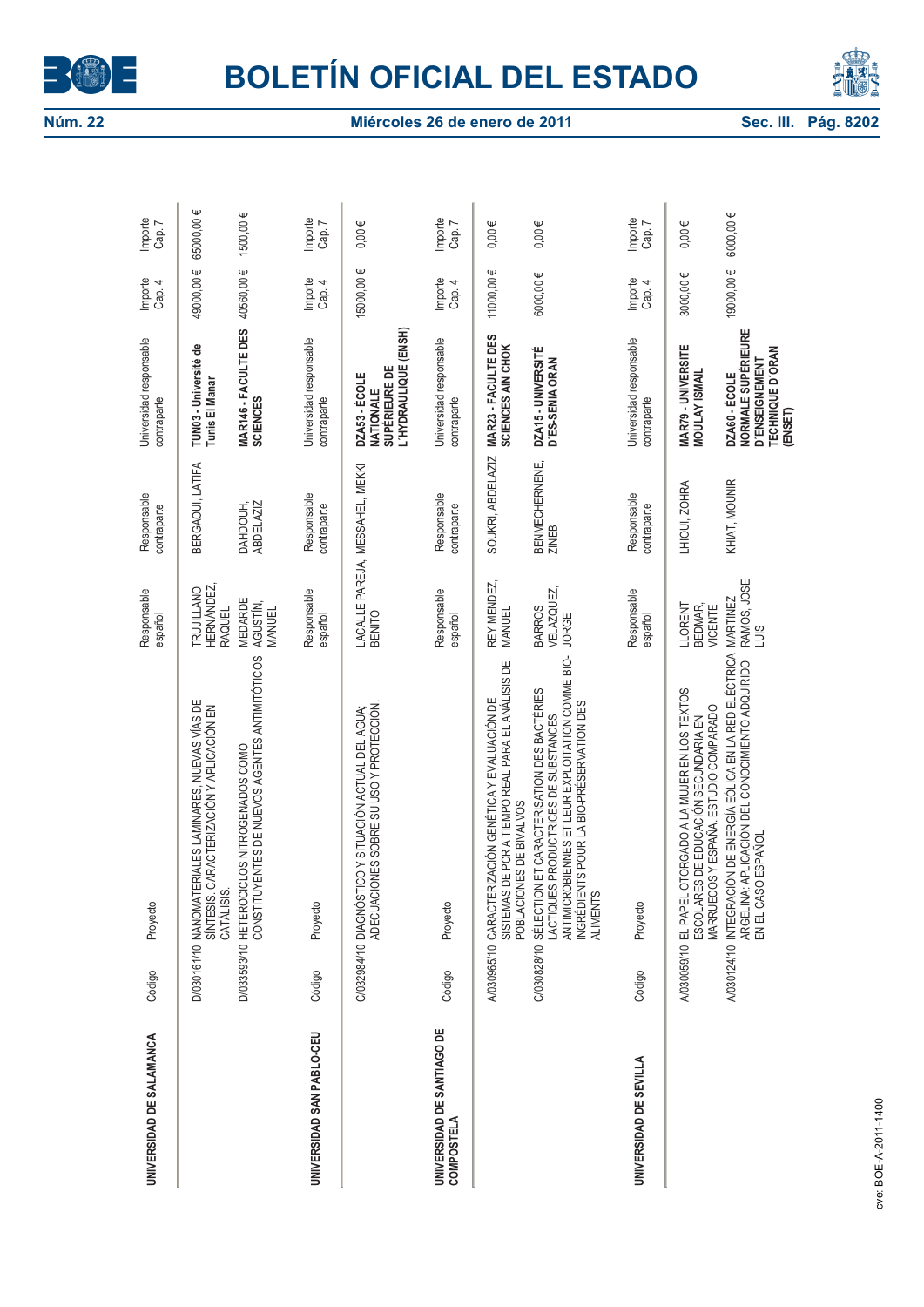



|                           | AGROALIMENTARIOS (CANGREJO PROCAMBARUS CLARKII<br>PLANTAS AROMÁTICAS Y MEDICINALES DEL NORTE DE<br>Y GAMBAS) Y SU USO PARA LA VALORIZACIÓN DE DOS<br>PSEUDOSCORODONIA SUBSP. BAETICUM)<br>A/030422/10 OBTENCIÓN DE QUITOSANO A PARTIR DE RESIDUOS<br>MARRUECOS Y DE ANDALUCÍA (LAURUS NOBILIS Y<br>TEUCRIUM | <b>ESCRIBANO</b><br>FRANCISCA<br>CABRERA          | MOHAMMED<br>BAKKALI,                 | MAR139 - FACULTE DES<br>SCIENCES ET<br><b>TECHNIQUES</b>                | 21400,00€         | Ψ<br>0,00         |
|---------------------------|-------------------------------------------------------------------------------------------------------------------------------------------------------------------------------------------------------------------------------------------------------------------------------------------------------------|---------------------------------------------------|--------------------------------------|-------------------------------------------------------------------------|-------------------|-------------------|
|                           | SOLUBILIZADORAS DE FOSFATO DE LOS ARROZALES DE<br>A/030647/10 AISLAMIENTO Y CARACTERIZACIÓN DE BACTERIAS<br><b>MARRUECOS</b>                                                                                                                                                                                | FRANCISCO<br>MÁRQUEZ,<br>OLLERO<br><b>JAVIER</b>  | LEBBADI, MARIAM                      | MAR139 - FACULTE DES<br>SCIENCES ET<br><b>TECHNIQUES</b>                | 15000,00€         | $0,00 \in$        |
|                           | BIONUTRIENTES Y PESTICIDAS EN EL RÍO LOUKKOS<br>A/030685/10 ESTUDIO Y CONTROL DE LA CONTAMINACIÓN POR<br>(MARRUECOS)                                                                                                                                                                                        | AGUADO, JOSÉ<br><b>MORILLO</b>                    | ABDELHAMID<br><b>DUASSINI</b>        | MAR139 - FACULTE DES $17760,00 \in$<br>SCIENCES ET<br><b>TECHNIQUES</b> |                   | $0,00 \in$        |
|                           | A/030950/10 SIG DE USOS DEL SUELO Y TRANSFORMACIONES<br>TERRITORIALES EN EL ENTORNO DEL SDAU Y RESERVA<br>TRANSFRONTERIZA DEL ESTRECHO                                                                                                                                                                      | <b>NAVARRO, JESUS</b><br><b>MORENO</b><br>GABRIEL | <b>ABDELOUAHED</b><br><b>OUAZANI</b> | MAR146 - FACULTE DES<br><b>SCIENCES</b>                                 | 35200,00€         | $0,00 \in$        |
|                           | ARGANIA SPINOSA. PAPEL DEL AGUA ATMOSFÉRICA<br>SOTÓPICO DE LAS FUENTES DE AGUA DE<br>A/031236/10 ANÁLISIS I                                                                                                                                                                                                 | <b>ZUNZUNEGUI</b><br>GONZÁLEZ,<br>MARÍA           | AINLHOUT, LALLA<br>FATIMA ZOHRA      | MAR08 - UNIVERSITE<br><b>BNOU ZOHR</b>                                  | 10050,00€         | $0,00 \in$        |
|                           | A/032608/10 REDUCCIÓN DE LA EROSIÓN Y LA DEGRADACIÓN DE LOS<br>MOVILIZADORES DE NUTRIENTES Y REGULADORES DEL<br>MICROORGANISMOS FIJADORES DEL NITRÓGENO<br>BIOFERTILIZANTES. USO DE CONSORCIOS DE<br>SUELOS MEDIANTE EL USO RACIONAL DE<br>CRECIMIENTO VEGETAL                                              | MEGIAS GUIJO,<br>MANUEL                           | NABTI, EL-HAFID                      | DZA07 - UNIVERSITÉ DE<br>BEJAIA                                         | 17500,00€         | 6000,00€          |
|                           | C/030996/10 SENSIBILIZACIÓN EN EL USO DE NUEVAS TECNOLOGÍAS<br>ENZIMÁTICAS NO CONTAMINANTES EN LOS PROCESOS<br><b>INDUSTRIALES</b>                                                                                                                                                                          | MELLADO DURÁN, ITTOBANE, NAJIM<br>ENCARNACION     |                                      | MAR76 - FACULTE DES<br><b>SCIENCES</b>                                  | 10400,00€         | $0,00 \in$        |
|                           | MEDIOAMBIENTAL DE LA CONTAMINACIÓN DE LAS AGUAS<br>AGRÍCOLA Y EL DESARROLLO SOCIOECONÓMICO<br>DE RIEGO Y SU EFECTO SOBRE LA PRODUCCIÓN<br>C/031521/10 APROXIMACIÓN BILATERAL AL PROBLEMA<br>SOSTENIBLE                                                                                                      | DOMÍNGUEZ,<br>PAJUELO<br>ELOISA                   | KHALID, OUFDOU                       | <b>MAR68 - UNIVERSITE</b><br>CADI AYYAD                                 | 9600,00€          | $0,00 \in$        |
| UNIVERSIDAD DE VALLADOLID | Proyecto<br>Código                                                                                                                                                                                                                                                                                          | Responsable<br>español                            | Responsable<br>contraparte           | Universidad responsable<br>contraparte                                  | Importe<br>Cap. 4 | Importe<br>Cap. 7 |
|                           | A/030410/10 APPLICATION RATIONNELLE DE L'ÉNERGIE SOLAIRE À LA<br>E AVANCÉE DES SYSTÈMES AGRICOLES<br>COMMAND                                                                                                                                                                                                | FERNANDO<br>TADEO,                                | CHAABANE,<br>MOHAMED                 | TUN10 - Université de<br>Sfax                                           | 10500,00€         | $0,00 \in$        |
|                           | DE SISTEMAS EN RED<br>A/030426/10 CONTROL                                                                                                                                                                                                                                                                   | ALVAREZ,<br><b>TERESA</b>                         | <b>ABDELAZIZ</b><br>HMAMED,          | MAR42 - FACULTE DES<br><b>SCIENCES DHAR</b><br><b>MEHREZ</b>            | 7520,00€          | $0,00 \in$        |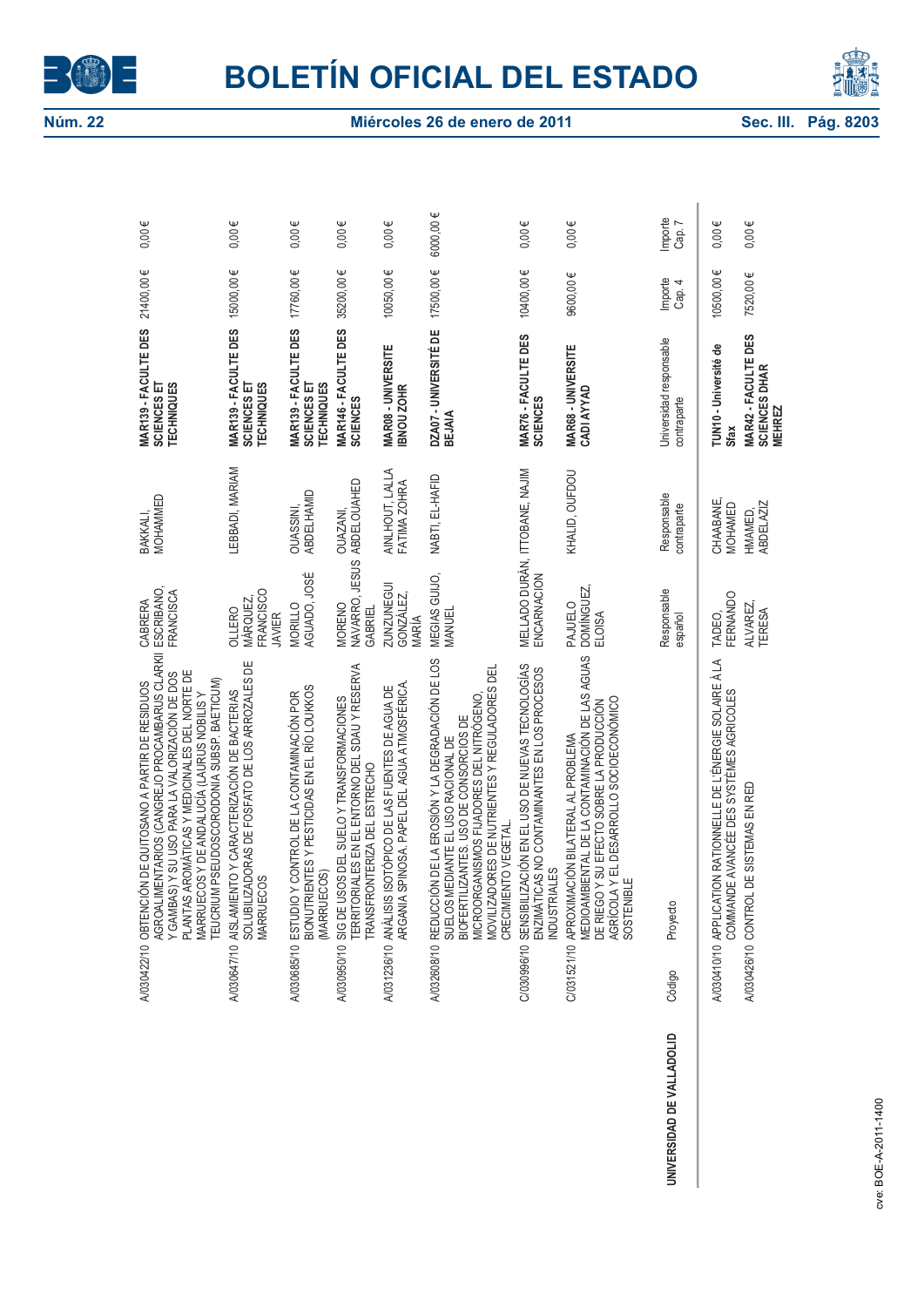



|                         |        | TERMODINÁMICA COMO APOYO A LA SOSTENIBILIDAD<br>$\ddot{}$<br>C/033908/10 EL MIX-ENERGÉTICO PETRÓLEO- GAS NATURAL<br>BIOCOMBUSTIBLE/ BIOGAS: CARACTERIZACIÓN<br>AMBIENTAI                                           | OLFOS, MIGUEL<br>VILLAMAÑÁN<br><b>ÁNGEL</b>    | AIT-KACI, AHMED                  | <b>TECHNOLOGIE HOUARI</b><br>BOUMEDIENE (USTHB)<br>DZA26 - UNIVERSITÉ<br>DES SCIENCES ET | 7200,00€          | $0,00 \in$        |
|-------------------------|--------|--------------------------------------------------------------------------------------------------------------------------------------------------------------------------------------------------------------------|------------------------------------------------|----------------------------------|------------------------------------------------------------------------------------------|-------------------|-------------------|
|                         |        | D/030850/10 OPTIMIZACIÓN DE LAS PRESTACIONES DE UNA CENTRAL<br>OWC PARA LA CONVERSIÓN DE LA ENERGÍA DE LAS OLAS<br>/ OPTIMISATION DES PERFOMANCES D#UNE CENTRALE<br>OWC POUR LA CONVERSION DE L#ENERGIE DES VAGUES | CASTRO RUIZ,<br>FRANCISCO                      | EL MARJANI,<br><b>ABDELLATIF</b> | MAR98 - ECOLE<br><b>MOHAMMADIA</b><br>D`INGENIEURS                                       | 55600,00€         | 10000,00€         |
| UNIVERSITAT DE VALÈNCIA | Código | Proyecto                                                                                                                                                                                                           | Responsable<br>español                         | Responsable<br>contraparte       | Universidad responsable<br>contraparte                                                   | Importe<br>Cap. 4 | Importe<br>Cap. 7 |
|                         |        | A/030322/10  GRID Y E-CIENCIA: ANÁLISIS DE DATOS DEL DETECTOR<br>ATLAS Y FÍSICA MÉDICA; GRILLE DE CALCUL ET E-<br>SCIENCES: ANALYSE DES DONNÉES DU DÉTECTEUR<br>ATLAS ET PHYSIQUE MÉDICALE                         | GONZALEZ DE LA<br>HOZ, SANTIAGO                | CHERCKAOUI EL<br>MOURSLI, RAJAÂ  | MAR123 - UNIVERSITE<br>MOHAMED V-AGDAL                                                   | 25680,00€         | $0,00 \in$        |
|                         |        | CURTIDURÍA Y SU VALORIZACIÓN COMO MATERIALES DE<br>DESCONTAMINACIÓN PARA APLICACIONES<br>A/030988/10 CARACTERIZACIÓN DE LOS RESIDUOS SÓLIDOS DE LA<br><b>MEDIOAMBIENTALES</b>                                      | CERVERA SANZ,<br>MARIA LUISA                   | TAHIRI, SOUFIANE                 | <b>MAR32 - FACULTE DES<br/>SCIENCES</b>                                                  | 12980,00€         | $0,00 \in$        |
|                         |        | SOCIALES Y LIDERAZGO Y SU INFLUENCIA EN EL<br>DESARROLLO DE ÁREAS RURALES EN ESPAÑA Y<br>TÚNEZ                                                                                                                     |                                                | BOUZAIDA,<br>MOHAMED AMIR        | Régions Arides (IRA)<br>TUN36 - Institut des                                             | 18093,75€         | $0,00 \in$        |
|                         |        | FORMACIÓN DEL OBSERVATORIO DE NUTRICIÓN Y<br>C/031289/10 ACCIÓN PREPARATORIA PARA LA CREACIÓN EN<br>EGIPTO DE UNA UNIDAD DE INVESTIGACIÓN Y<br>SEGURIDAD ALIMENTARIA PARA EL MUNDO EN<br><b>DESARROLLO</b>         | CASTILLO, JOSE<br>SORIANO DEL<br><b>MIGUEL</b> | EL-SHENAWY,<br>MOUSTAFA          | EGY18 - THE NATIONAL<br>RESEARCH CENTER<br>(NRC)                                         | 5000,00€          | $0,00 \in$        |
|                         |        | C/033277/10 ACCIONES PARA IMPLEMENTAR EL DESARROLLO Y LOS<br>DERECHOS DE LAS MUJERES EN EL ÁMBITO RURAL DE<br>LAS REGIONES DE OUARZAZATE Y MARRAKECH                                                               | SOLER SANCHEZ, SAHLI, FATIHA<br>MARGARITA      |                                  | <b>MAR66 - FACULTE DES<br/>SCIENCES JURIDIQUES</b><br>ECONOMIQUES ET<br><b>SOCIALES</b>  | 14300,00€         | $0,00 \in$        |
|                         |        | D/032054/10 CREACIÓN DEL CENTRO DE ESTUDIOS MEDITERRÁNEO<br>DE GALERIAS DE AGUA                                                                                                                                    | <b>JORGE</b>                                   | HERMOSILLA PLA, MOUSSA, MOHAMED  | Régions Arides (IRA)<br>TUN36 - Institut des                                             | 66500,00€         | 24000,00€         |
| UNIVERSIDADE DE VIGO    | Código | Proyecto                                                                                                                                                                                                           | Responsable<br>español                         | Responsable<br>contraparte       | Universidad responsable<br>contraparte                                                   | Importe<br>Cap. 4 | Importe<br>Cap. 7 |
|                         |        | A/030024/10 CAPACIDAD DE SUELOS A LA SORCIÓN Y DÉSORCIÓN DE<br>MÉTALOS PESADOS                                                                                                                                     | COUCE, Mª LUISA<br>ANDRADE                     | TARHOUNI, JAMILA                 | TUN04 - Université du 7<br>novembre à Carthage                                           | 23586,00€         | $0,00 \in$        |
|                         |        |                                                                                                                                                                                                                    |                                                |                                  |                                                                                          |                   |                   |
| rve: ROE-4-2011-1400    |        |                                                                                                                                                                                                                    |                                                |                                  |                                                                                          |                   |                   |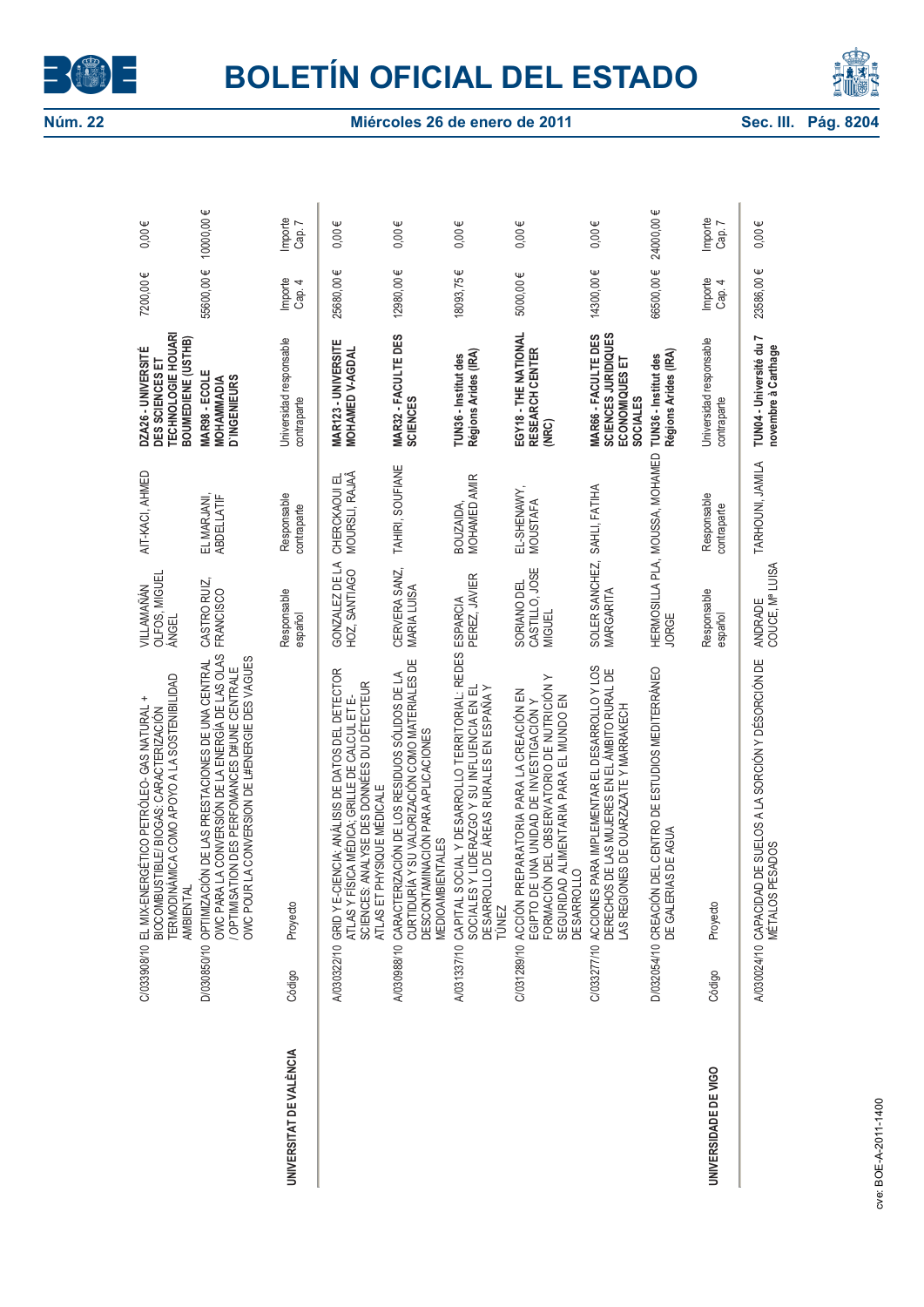



| A/03996/10 VALORIZACIÓN DE LA CARNE DE CAPRINO MAYOR,<br>PRODUCIDA EN MARRUECOS, A TRAVÉS DE LA<br>C/030905/10 TRATAMIENTO Y RECUPERAICON DE SUELOS<br>C/030273/10 DESARROLLO DE UNA RED VIRTUAL PARA LA<br>REMEDIACION ELECTROCINETICA<br>CONTROL MEDIOAMBIENTAL<br>SOSTENIBILIDAD AMBIENTAL<br>BOVINA<br>SIMULATION<br><b>HUMANAY</b><br>A/031268/10 PHYSIQUE<br><b>CURADO</b><br>Proyecto<br>Código<br>UNIVERSIDAD DE ZARAGOZA |                                                                                                                                                                                                                                | FRANCO                                   |                                 |                                                                                                     |                   |                   |
|-----------------------------------------------------------------------------------------------------------------------------------------------------------------------------------------------------------------------------------------------------------------------------------------------------------------------------------------------------------------------------------------------------------------------------------|--------------------------------------------------------------------------------------------------------------------------------------------------------------------------------------------------------------------------------|------------------------------------------|---------------------------------|-----------------------------------------------------------------------------------------------------|-------------------|-------------------|
|                                                                                                                                                                                                                                                                                                                                                                                                                                   | FABRICACIÓN DE UN PRODUCTO CÁRNICO CRUDO-                                                                                                                                                                                      | MATILLA, MARÍA<br><b>INMACULADA</b>      | LAGLAOUI, AMIN                  | MAR139 - FACULTE DES<br>SCIENCES ET<br><b>TECHNIQUES</b>                                            | 20000,00€         | $0,00 \in$        |
|                                                                                                                                                                                                                                                                                                                                                                                                                                   | A/03159210 DESARROLLO DE BIOSENSORES PARA EL SEGUIMIENTO<br>DE METALES SONDA (CADMIO Y CINC) EN ROEDORES<br>MERIONES SHAWI COMO MODELO DE SISTEMA DE                                                                           | ROMERO, ELISA<br><b>GONZÁLEZ</b>         | BEN CHAOUACHA<br>CHEKIR, RAFIKA | TUN03 - Université de<br>Tunis El Manar                                                             | 12957,00€         | $0,00 \in$        |
|                                                                                                                                                                                                                                                                                                                                                                                                                                   |                                                                                                                                                                                                                                | CASTRO, ROCIO<br><b>MACEIRAS</b>         | KANDAH, MUNTHER<br><b>ISAA</b>  | JORDANA DE CIENCIA Y<br>JOR04 - UNIVERSIDAD<br>TECNOLOGÍA (JUST)                                    | 5000,00€          | $0,00 \in$        |
|                                                                                                                                                                                                                                                                                                                                                                                                                                   | CONTAMIANDOS CON HIDROCARBUROS POR                                                                                                                                                                                             | FERNÁNDEZ,<br>CAMESELLE<br>CLAUDIO       | AKRETCHE, DJAMAL<br>-EDDINE     | <b>TECHNOLOGIE HOUAR</b><br>BOUMEDIENE (USTHB)<br>DZA26 - UNIVERSITÉ<br>DES SCIENCES ET             | 15000,00€         | $0,00 \in$        |
|                                                                                                                                                                                                                                                                                                                                                                                                                                   |                                                                                                                                                                                                                                | Responsable<br>español                   | Responsable<br>contraparte      | Universidad responsable<br>contraparte                                                              | Importe<br>Cap. 4 | Importe<br>Cap. 7 |
|                                                                                                                                                                                                                                                                                                                                                                                                                                   | DES HAUTES ENREGIES: MODELISATION ET                                                                                                                                                                                           | CARBALLEIRA,<br><b>ASOREY</b><br>MANUEL  | SAIDI, EL HASSAN                | MAR108 - FACULTE DES<br><b>SCIENCES</b>                                                             | 10000,00€         | $0,00 \in$        |
|                                                                                                                                                                                                                                                                                                                                                                                                                                   | A/031392/10 EFECTO DE LA LACTOFERRINA DE LECHE DE CAMELLO EN SÁNCHEZ<br>LA INFECCION DE CELULAS HUMANAS CON HCV:<br>COMPARACION CON LA LACTOFERRINA DE LECHE                                                                   | PANIAGUA, MARÍA RASHDY<br>LOURDES        | 급<br>REDWAN,                    | EGY20 - MUBARAK CITY<br><b>TECHNOLOGICAL</b><br>FOR SCIENTIFIC<br><b>APPLICATIONS</b><br>RESEARCH & | 9500,00€          | 3200,00 €         |
| A/032112/10 CONSUMO                                                                                                                                                                                                                                                                                                                                                                                                               | CONSUMO DE ENERGIA Y CRECIEMIENTO ECONÓMICO:<br>ANÁLISIS COMPARATIVO DE LA EFICIENCIA ENERGÉTICA<br>ENTRE LA INDUSTRÍA TUNECINA Y ESPAÑOLA                                                                                     | BEN-KAABIA BEN-<br>KAABIA, MONIA         | CHEBBI, HOUSSEM<br>EDDINE       | TUN04 - Université du 7<br>novembre à Carthage                                                      | $9184,10 \in$     | $0,00 \in$        |
| ALIMENTOS DE ORIGEN ANIMAL.<br>A/033506/10                                                                                                                                                                                                                                                                                                                                                                                        | EXTRACTOS DE HOJAS DE OLIVOS (CHEMLAL Y ZERADJ)<br>DE LA REGIÓN KABYLE DE ARGELIA EN COMBINACIÓN<br>CON BACTERIOCINAS PARA LA CONSERVACIÓN DE LOS<br>EVALUACIÓN DE LA ACTIVIDAD BIOLÓGICA DE                                   | RONCALÉS<br>RABINAL, PEDRO               | DJENANE, DJAMEI                 | DZA30 - UNIVERSITÉ DE<br>TIZI OUZOU                                                                 | 16000,00 €        | 7200,00 €         |
| C/030143/10 PEPTIDOS                                                                                                                                                                                                                                                                                                                                                                                                              | BIOACTIVOS Y EXPRESIÓN GÉNICA DE<br>PROTEINAS DEL METABOLISMO LIPÍDICO                                                                                                                                                         | OSADA GARCIA,<br>JESÚS                   | BOUALGA, AHMED                  | DZA15-UNIVERSITÉ<br>D'ES-SENIA ORAN                                                                 | 6100,00€          | $0,00 \in$        |
| <b>PROCESOS</b>                                                                                                                                                                                                                                                                                                                                                                                                                   | C/030961/10 PROYECTO DE CREACIÓN DE RED INTERUNIVERSITARIA<br>PARA LA CALIDAD EN LA EDUCACIÓN SUPERIOR Y EL<br>FOMENTO DE LAS NUEVAS TECNOLOGÍAS DE LA<br>INFORMACIÓN Y LAS COMUNICACIONES EN LOS<br>DE ENSEÑANZA APRENDIZAJE. | GUILLERMO<br>NAVARRO,<br><b>PALACIOS</b> | MAHMOUD HASSAN,<br>YASSER FOUAD | EGY03 - ALEXANDRIA<br><b>UNIVERSITY</b>                                                             | 16400,00€         | $0,00 \in$        |
| rve: ROE-4-2011-1400                                                                                                                                                                                                                                                                                                                                                                                                              |                                                                                                                                                                                                                                |                                          |                                 |                                                                                                     |                   |                   |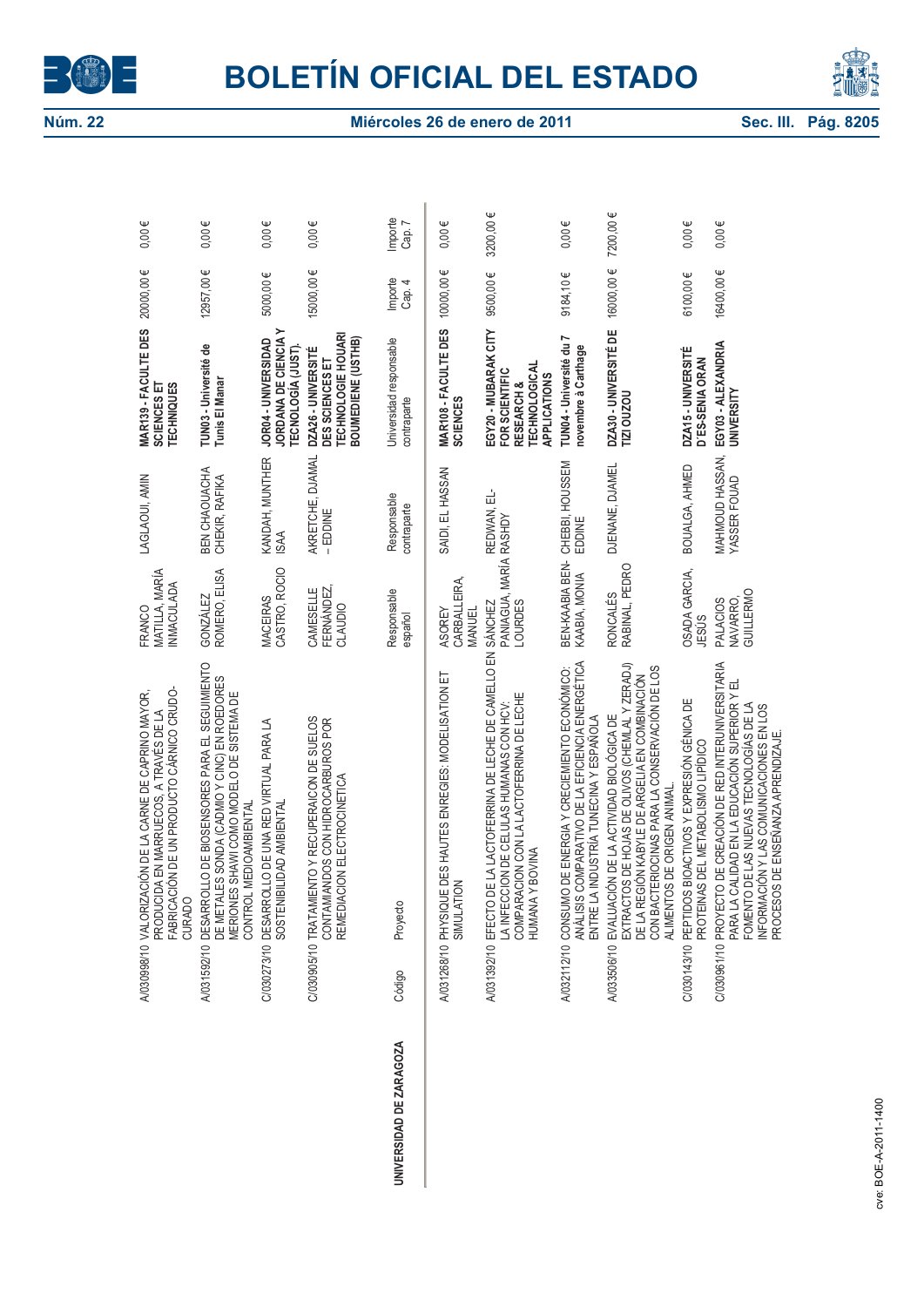



| UNIVERSIDAD EUROPEA DE<br><b>MADRID</b> | Código | Proyecto                                                                                                                                                                                                                                                                                                                                  | Responsable<br>español                            | Responsable<br>contraparte                | Universidad responsable<br>contraparte                                                                    | Importe<br>Cap. 4 | Importe<br>Cap. 7 |
|-----------------------------------------|--------|-------------------------------------------------------------------------------------------------------------------------------------------------------------------------------------------------------------------------------------------------------------------------------------------------------------------------------------------|---------------------------------------------------|-------------------------------------------|-----------------------------------------------------------------------------------------------------------|-------------------|-------------------|
|                                         |        | C/032835/10 CREACIÓN DE EXÁMENES NORMALIZADOS DE ÁRABE<br>COMO LENGUA EXTRANJERA Y DE ESPAÑOL DEL<br>TURISMO PARA ESTUDIANTES EGIPCIOS                                                                                                                                                                                                    | SÁNCHEZ, Mª<br>GÓMEZ<br>ELENA                     | ABDEL-AZIZ ABOL-<br>ATA, AHMED            | EGY07-CAIRO<br>UNIVERSITY                                                                                 | 3962,00€          | $0,00 \in$        |
|                                         |        | C/033123/10 LA UNIVERSIDAD DEL SIGLO XXI: NUEVAS METODOLOGÍAS<br><b>DOCENTES</b>                                                                                                                                                                                                                                                          | SANTANDER, ANA<br><b>FERNÁNDEZ</b>                | HARICH, NOURDIN                           | MAR32 - FACULTE DES<br><b>SCIENCES</b>                                                                    | 4800,00€          | $0,00 \in$        |
| UNIVERSIDAD MIGUEL HERNÁNDEZ            | Código | Proyecto                                                                                                                                                                                                                                                                                                                                  | Responsable<br>español                            | Responsable<br>contraparte                | Universidad responsable<br>contraparte                                                                    | Importe<br>Cap. 4 | Importe<br>Cap. 7 |
|                                         |        | APLICACIÓN A ALIMENTOS TRADICIONALES DE TÚNEZ Y<br>INDUSTRIA DEL DÁTIL (PHOENIX DACTYLIFERA L.) PARA<br>ESPAÑA / REVALORISATION DES SOUS-PRODUITS DE<br>L'INDUSTRIE DES DATTES (PHOENIX DACTYLIFERA L.)<br>LA OBTENCIÓN DE COMPUESTOS BIOATIVOS Y SU<br>A/030696/10 REVALORIZACIÓN DE LOS SUBPRODUCTOS DE LA<br>POUR L'OBTENTION DE COMPO | PEREZ ALVAREZ,<br>JOSE ANGEL                      | <b>JAMELEDDINE</b><br>BEN ABDA,           | TUN16 - Institution de<br>Supérieur Agricole<br>d'Enseignement<br>Recherche et<br>(IRESA)                 | 200000,00€        | $0,00 \in$        |
|                                         |        | B/030563/10 MASTER EN ROBOTIQUE. DESARROLLO DE UN PLAN<br>DOCENTE PARA LA ENSEÑANZA DE LA ROBÓTICA.                                                                                                                                                                                                                                       | NAVARRO, JOSE<br>SABATER<br><b>MARIA</b>          | BENABDALLAH,<br><b>TAWFIK</b>             | <b>NORMALE SUPÉRIEURE</b><br><b>TECHNIQUE D'ORAN</b><br><b>D'ENSEIGNEMENT</b><br>DZA60 - ÉCOLE<br>(ENSET) | 19000,00€         | 3500,00 €         |
| UNIVERSIDAD PABLO DE OLAVIDE            | Código | Proyecto                                                                                                                                                                                                                                                                                                                                  | Responsable<br>español                            | Responsable<br>contraparte                | Universidad responsable<br>contraparte                                                                    | Importe<br>Cap. 4 | Importe<br>Cap. 7 |
|                                         |        | LOS BOSQUES DE CEDRUS ATLANTICA DEL MEDIO ATLAS.<br>INTERACCIONES DEL CAMBIO CLIMÁTICO Y EL MANEJO<br>DEL CAMBIO GLOBAL SOBRE LA DINÁMICA DE<br>A/030763/10 EFECTOS                                                                                                                                                                       | CALDERÓN, JUAN<br><b>LINARES</b><br><b>CARLOS</b> | TAÏQUI, LAHCEN                            | <b>MAR146 - FACULTE DES<br/>SCIENCES</b>                                                                  | 16310,59€         | $0,00 \in$        |
|                                         |        | C/030141/10 ACCIÓN PREPARATORIA PARA LA CREACIÓN DEL CENTRO<br>ESTUDIOS EN AUTONOMÍA REGIONAL Y LOCAL,<br>PARA LA TRANSFERENCIA DE CONOCIMIENTO ENTRE<br>DOCENTES E INVESTIGADORES UNIVERSITARIOS<br>MARROQUÍES Y ESPAÑOLES<br>DE ALTOS                                                                                                   | <b>MANUEL</b>                                     | TEROL BECERRA, YAHIA, MOHAMED             | MAR140 - FACULTE DES<br>SCIENCES<br>JURIDIQUES<br>ECONOMIQUES ET<br><b>SOCIALES</b>                       | 6000,00€          | $0,00 \in$        |
|                                         |        | ESTRUCTURA - ACTIVIDAD Y RECONOCIMIENTO DE LOS<br>C/030149/10 DINÁMICA DE PROTEINAS Y METALOPROTEÍNAS,<br>BIOMOLECULARES EN FASE ACUOSA<br><b>SISTEMAS</b>                                                                                                                                                                                | MARTÍNEZ HAYA,<br>BRUNO                           | <b>ABDELGHANI</b><br>KRALLAFA,<br>MOHAMED | DZA15 - UNIVERSITÉ<br>D'ES-SENIA ORAN                                                                     | 9000,00€          | $0,00 \in$        |
|                                         |        |                                                                                                                                                                                                                                                                                                                                           |                                                   |                                           |                                                                                                           |                   |                   |
| rve: ROE-4-2011-1400                    |        |                                                                                                                                                                                                                                                                                                                                           |                                                   |                                           |                                                                                                           |                   |                   |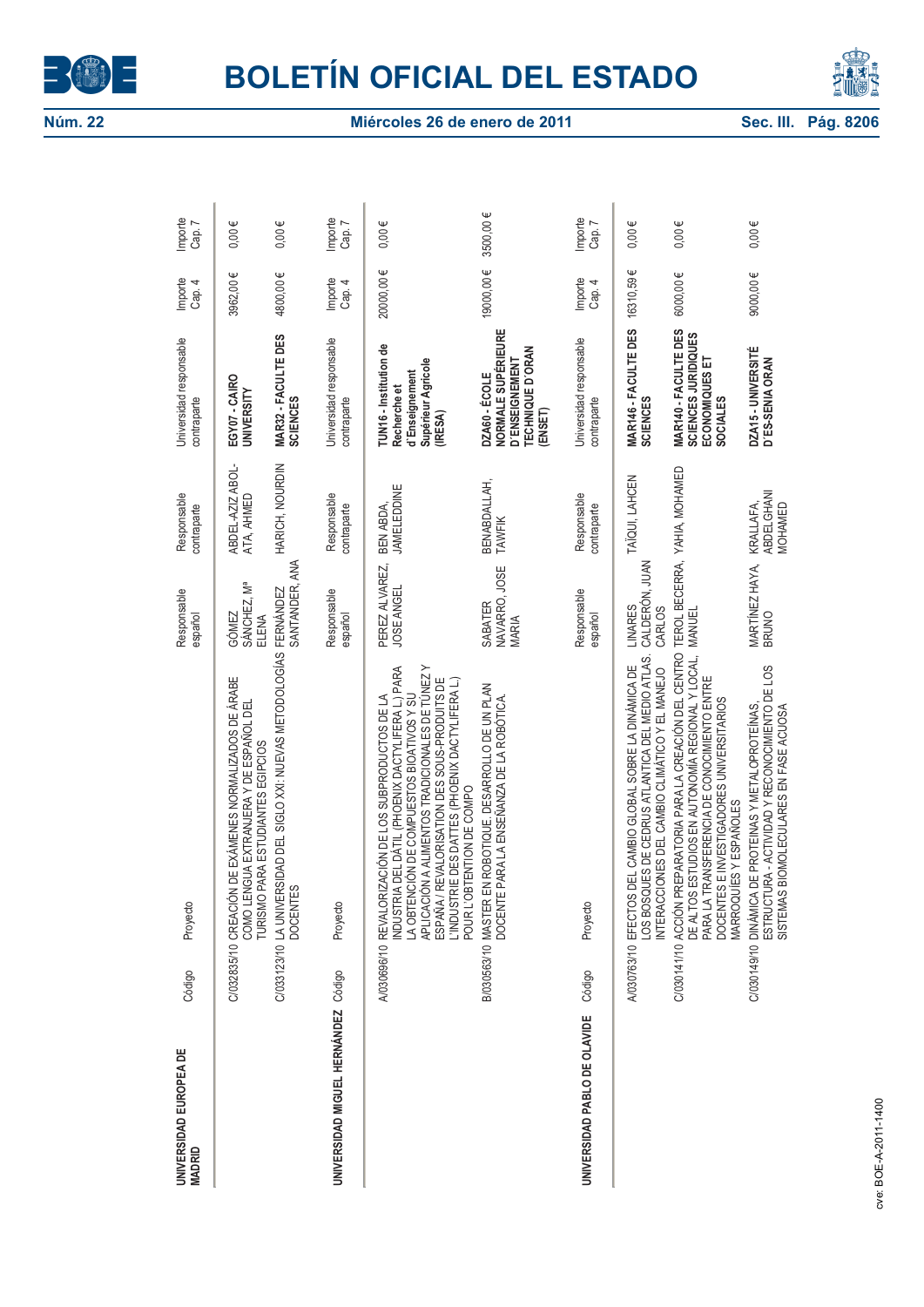



| INSTITUTO DE SALUD CARLOS III                                              | Código | Proyecto                                                                                                                                                                                             | Responsable<br>español                           | Responsable<br>contraparte        | Universidad responsable<br>contraparte                                                  | Importe<br>Cap. 4 | Importe<br>Cap. 7 |
|----------------------------------------------------------------------------|--------|------------------------------------------------------------------------------------------------------------------------------------------------------------------------------------------------------|--------------------------------------------------|-----------------------------------|-----------------------------------------------------------------------------------------|-------------------|-------------------|
|                                                                            |        | C/033033/10 DIAGNÓSTICO PARASITOLÓGICO AVANZADO. APLICACIÓN<br>EN CENTROS DE REFERENCIA EN EGIPTO. DIAVANZE                                                                                          | RUBIO, JOSÉ<br>MIGUEL                            | EL-SHEIKH, NABILA                 | EGY01 - AL-AZHAR<br>UNIVERSITY                                                          | 7400,00€          | $0,00 \in$        |
| <b>INSTITUTO ESPAÑOL DE</b><br><b>OCEANOGRAFÍA</b>                         | Código | Proyecto                                                                                                                                                                                             | Responsable<br>español                           | Responsable<br>contraparte        | Universidad responsable<br>contraparte                                                  | Importe<br>Cap. 4 | Importe<br>Cap. 7 |
|                                                                            |        | DEL IMPACTO DE CONTAMINANTES QUÍMICOS<br>EN PECES MARINOS. APLICACIÓN AL CASO DE LOS<br>BIFENILOS POLIBROMADOS (PBDES)<br>A/030015/10 ESTUDIO                                                        | <b>LHOTELLERIE DE</b><br>FALLOIS, JOSÉ<br>FUMEGA |                                   | BOUMAIZA, MONCEF TUN04 - Université du 7<br>novembre à Carthage                         | 18010,00€         | $0,00 \in$        |
| SUPERIOR DE INVESTIGACIONES<br>AGENCIA ESTATAL CONSEJO<br>CIENTIFICAS CSIC | Código | Proyecto                                                                                                                                                                                             | Responsable<br>español                           | Responsable<br>contraparte        | Universidad responsable<br>contraparte                                                  | Importe<br>Cap. 4 | Importe<br>Cap. 7 |
|                                                                            |        | POLYCLADIDA (PLATYHELMINTHES). IMPLICACIONES<br>A/030038/10 SISTEMÁTICA Y DESARROLLO LARVAL DEL ORDEN<br>EVOLUTIVAS Y ECOLÓGICAS.                                                                    | CAROLINA<br>JANSSEN<br>NOREÑA                    | <b>TEKAYA, SÄIDA</b>              | TUNO3 - Université de<br>Tunis El Manar                                                 | 17500,00€         | $0,00 \in$        |
|                                                                            |        | ARGELINO PARA CONSTITUIR UNA COLECCIÓN NUCLEAR<br>A/030069/10 ESTRUCTURACIÓN DE LA VARIABILIDAD DEL MAÍZ                                                                                             | REVILLA TEMIÑO,<br>PEDRO                         | KHELIFI, LAKHDAR                  | D'AGRONOMIE (INA)<br>DZA61 - ÉCOLE<br>NATIONAL                                          | 19000,00€         | 12000,00€         |
|                                                                            |        | MOSCA MEDITERRÁNEA DE LA FRUTA - DÉTECTION DE LA<br>A/030253/10 DETECCIÓN DE RESISTENCIA A INSECTICIDAS EN LA<br>RÉSISTANCE AUX INSECTICIDES DE LA MOUCHE<br>MÉDITÉRRANÉENE DES FRUITS               | CRESPO, PEDRO<br><b>HERNANDEZ</b>                | M#SAAD GUERFALI,<br><b>MERIEM</b> | Technologies Nucléaires<br><b>TUN31 - Centre National</b><br>des Sciences et<br>(CNSTN) | 17100,00€         | $0,00 \in$        |
|                                                                            |        | A/031050/10 RESPUESTA INMUNE DE INVERTEBRADOS MARINOS                                                                                                                                                | NOVOA GARCIA,<br><b>BEATRIZ</b>                  | ALADAILEH, SALEEM                 | AL HUSSEIN BIN TALAL.<br>JOR08 - UNIVERSIDAD                                            | 15000,00€         | 6000,00 €         |
|                                                                            |        | SILVESTRES Y CULTIVADAS DE TUNEZ MEDIANTE<br>MARCADORES MOLECULARES SNP Y SSR<br>A/031064/10 ESTUDIO DE LA DIVERSIDAD GENÉTICA EN VIDES                                                              | <b>IBÁÑEZ MARCOS,</b><br><b>JAVIER</b>           | FERCHICHI, ALI                    | Régions Arides (IRA)<br>TUN36 - Institut des                                            | 13800,00€         | $0,00 \in$        |
|                                                                            |        | PARA EL LAVADO DE INJERTOS HEPÁTIOCOS Y RENALES /<br>MISE AU POINT D'UNE NOUVELLE SOLUTION DE LAVAGE<br>A/031197/10 DESARROLLO DE UNA NUEVA SOLUCIÓN DE ENJÜAGE<br>DES GREFFONS HÉPATIQUES ET RÉNAUX | CATAFAU, JOAN<br><b>ROSELLO</b>                  | BEN ABDENNEBI,<br>HASSEN          | TUN08 - Université de<br><b>Monastir</b>                                                | 4000,00€          | $0,00 \in$        |
|                                                                            |        | MEDITERRÁNEO OCCIDENTAL (MARRUECOS-ESPAÑA) Y<br>SU GESTION SOSTENIBLE MEDIANTE EL ANALISIS DE<br>A/031201/10 EVALUACIÓN DE LA CONTAMINACIÓN EN EL<br><b>BIOACUMULADORES</b>                          | MORENO, JULIAN ABDELMOURHIT<br><b>BLASCO</b>     | LAISSAOUI,                        | TECHNIQUES NUCLÉAIRES<br>NATIONAL DE L'ENERGIE,<br>MAR152-CENTRE<br>DES SCIENCES ET     | 7500,00€          | $0,00 \in$        |
| nve: ROE-4-2011-1400                                                       |        |                                                                                                                                                                                                      |                                                  |                                   |                                                                                         |                   |                   |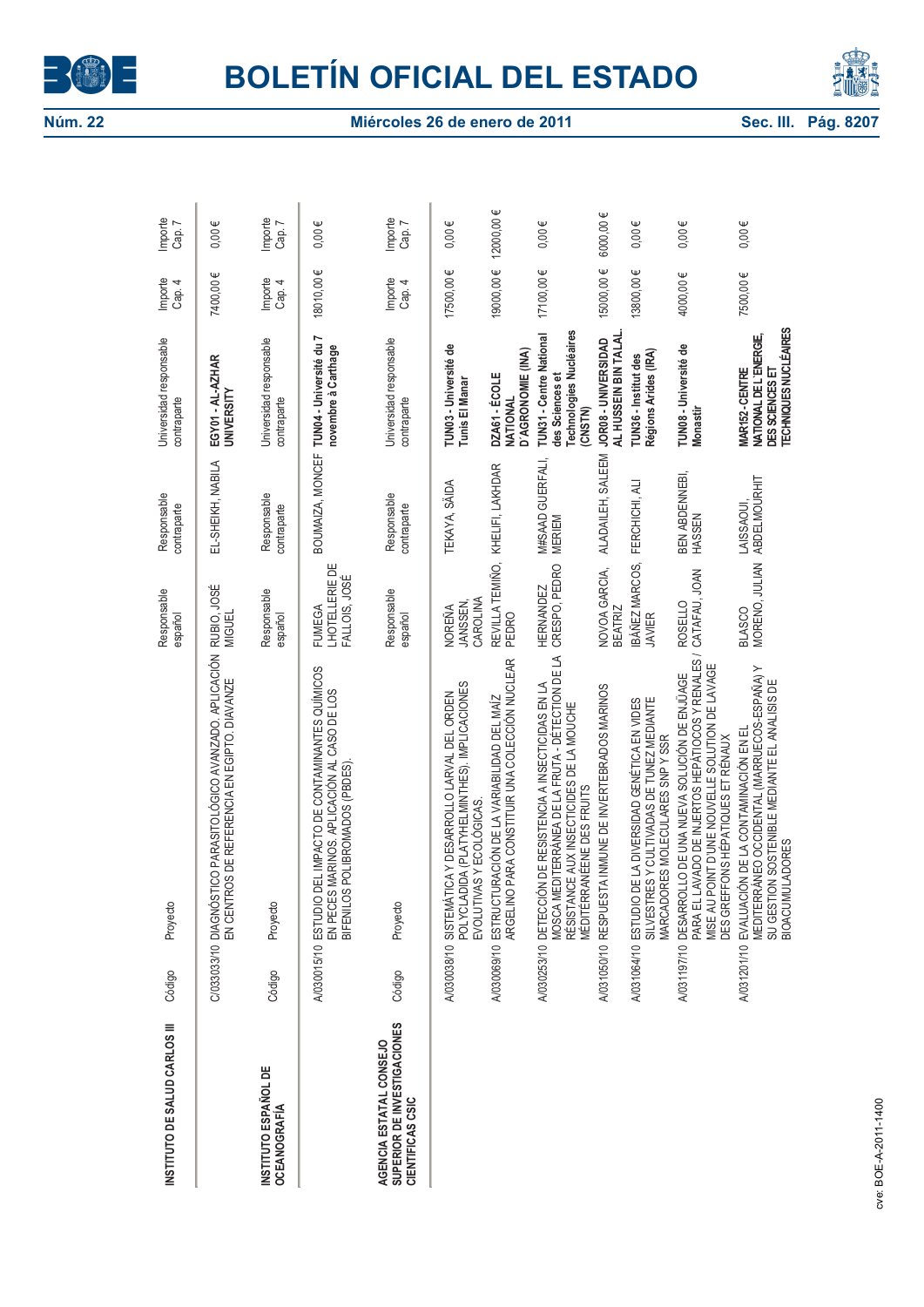



|                     | GOMEZ HERAS,<br><b>MIGUEL</b><br>ENVIRONMENTAL CONDITIONS AND PREVENTIVE<br>CONSERVATION AT THE WORLD HERITAGE SITE OF<br>A/032184/10                                                                                                                                               |                          | BALA#AWI, FADI                                    | JOR05 - UNIVERSIDAD<br>HACHEMITA.                                                                    | 20595,58€      | 3595,40€   |
|---------------------|-------------------------------------------------------------------------------------------------------------------------------------------------------------------------------------------------------------------------------------------------------------------------------------|--------------------------|---------------------------------------------------|------------------------------------------------------------------------------------------------------|----------------|------------|
|                     | <b>ALBERTO</b><br>TRAITEMENT DES EAUX PAR LES GÉOMATÉRIAUX /<br>TRATAMIENTO DE AGUAS MEDIANTE DISTINTOS<br><b>GEOMATERIALES</b><br><b>JORDAN</b><br>PETRA,<br>A/032442/10                                                                                                           |                          | LOPEZ GALINDO, JAMOUSSI, FAKHER                   | Technologies des Eaux<br>Recherches et des<br>TUN20 - Centre de                                      | 15000,00€      | $0,00 \in$ |
|                     | TAULER FERRE,<br><b>ROMA</b><br>MEJORA DE LOS CONOCIMIENTOS EN QUIMIOMETRIA Y<br>SUS APLICACIONES EN EL CAMPO AGROALIMENTARIO Y<br>AMBIENTAL<br>B/031059/10                                                                                                                         |                          | ABDELKHALEK,<br><b>OUSSAMA</b>                    | <b>SLIMANE BENI MELLAL</b><br>MAR186 - UNIVERSITE<br><b>SULTAN MOULAY</b>                            | 12000,00€      | $0,00 \in$ |
|                     | CABALLERO<br>MARTINEZ,<br><b>ALFONSO</b><br>C/030491/10 DESARROLLO DE NUEVOS CATALIZADORES A PARTIR DE<br>FOSFATOS NATURALES MARROQUIES PARA LAS<br>REACCIONES DE OXIDACION DE ALCOHOLES Y<br>PRODUCCION DE HIDROGENO                                                               |                          | SEBTI, SAID                                       | MAR24 - FACULTE DES<br><b>SCIENCES BEN M'SIK</b>                                                     | 11000,00€      | $0,00 \in$ |
|                     | MONTSERRAT<br>FERNANDEZ,<br><b>BENITEZ</b><br>C/030559/10 LA LINGÜÍSTICA DE CORPUS EN LOS ESTUDIOS DE<br>GÉNERO                                                                                                                                                                     |                          | MESKINE, DRISS                                    | NORMALE SUPERIEURE<br>MAR73-ECOLE                                                                    | $11772,70 \in$ | $0,00 \in$ |
|                     | <b>JIMENEZ, ANA</b><br><b>FERNANDEZ</b><br>MARIA<br>C/031567/10_ACTIVACIÓN ALCALINA DE CEMENTOS HÍBRIDOS (CON<br>ACOSTOS CONTENIDOS DE CLÍNKER) A TEMPERATURA<br>AMBIENTE                                                                                                           |                          | MOHAMED TAHAR,<br>MR. ABADLIA                     | <b>M'HAMED BOUGUERRA</b><br>DZA21 - UNIVERSITÉ<br>DE BOUMERDES                                       | 12150,00€      | $0,00 \in$ |
|                     | JOSE<br>VENÓMICA Y ANTIVENÓMICA DE VENENOS DE<br>SERPIENTES DE INTERÉS MÉDICO EN MARRUECOS<br>C/032069/10                                                                                                                                                                           | CALVETE<br>CHORNET, JUAN | GHALIM,<br>NOREDDINE                              | MAR158 - INSTITUT<br><b>PASTEUR</b>                                                                  | 21950,00€      | $0,00 \in$ |
|                     | ESCOHOTADO,<br><b>ESPERANZA</b><br>CAGIAO<br>MARÍA<br>TERMOPLÁSTICOS APLICADO A LA OBTENCIÓN DE SUS<br>NANOCOMPUESTOS CON ARCILLA. UTILIDAD DE ESTE<br>C/032183/10 ENTRECRUZAMIENTO REVERSIBLE DE POLÍMEROS<br>MÉTODO PARA LA PREPARACIÓN DE MEZCLAS DE<br>POLÍMEROS INCOMPATIBLES. |                          | BOUHELAL, SAÏD                                    | DZA27 - UNIVERSITÉ DE<br>SETIF                                                                       | 4250,00€       | $0,00 \in$ |
|                     | SARABIA, LUIS<br>MOSCOSO<br><b>JAVIER</b><br>CONSORCIO DE CENTROS DE HUMANIDADES DEL<br><b>MEDITERRANEO</b><br>C/032376/10                                                                                                                                                          |                          | LEBBADY, HASNA                                    | MAR107 - FACULTE DES<br>SCIENCES HUMAINES<br>LETTRES ET DES                                          | 5430,00€       | $0,00 \in$ |
|                     | LARGO, OLGA<br><b>RODRIGUEZ</b><br>C/03228/10 ELABORACIÓN DE CEMENTOS COMPUESTOS A PARTIR DE<br>PUZOLANAS OBTENIDAS DE MATERIALES NATURALES Y<br>RESIDUOS INDUSTRIALES                                                                                                              |                          | LARBI, KACIMI                                     | DES SCIENCES ET DE<br>DZA25-UNIVERSITÉ<br>LA TECHNOLOGIE<br>D'ORAN (USTO)                            | 8500,00€       | $0,00 \in$ |
|                     | RUBIALES<br>OLMEDO, DIEGO<br>D/030364/10 CONSOLIDACIÓN DE UNA RED INTERUNIVERSITARIA DE<br>FORMACIÓN DE INVESTIGADORES, AGRICULTORES Y<br>TÉCNICOS SOBRE NUEVAS ESTRATEGIAS                                                                                                         |                          | EMERAN, AMERO A.                                  | EGY10 - KAFR EL-<br>SHEIKH UNIVERSITY                                                                | 75000,00€      | 31000,00€  |
|                     | LEIDI MONTES,<br>D/031238/10 SEARCHING SOURCES OF SALT TOLERANCE IN PIMA<br>COTTON                                                                                                                                                                                                  |                          | EDUARDO OSCAR MOHAMED HMED<br>EL-DAHAN,<br>ASHOUR | EGY29 - AGRICULTURE<br>LAND RECLAMATION)<br>RESEARCH CENTER<br>AGRICULTURE AND<br><b>MINISTRY OF</b> | 9600,00€       | 26000,00€  |
|                     |                                                                                                                                                                                                                                                                                     |                          |                                                   |                                                                                                      |                |            |
| ve: ROE-4-2011-1400 |                                                                                                                                                                                                                                                                                     |                          |                                                   |                                                                                                      |                |            |